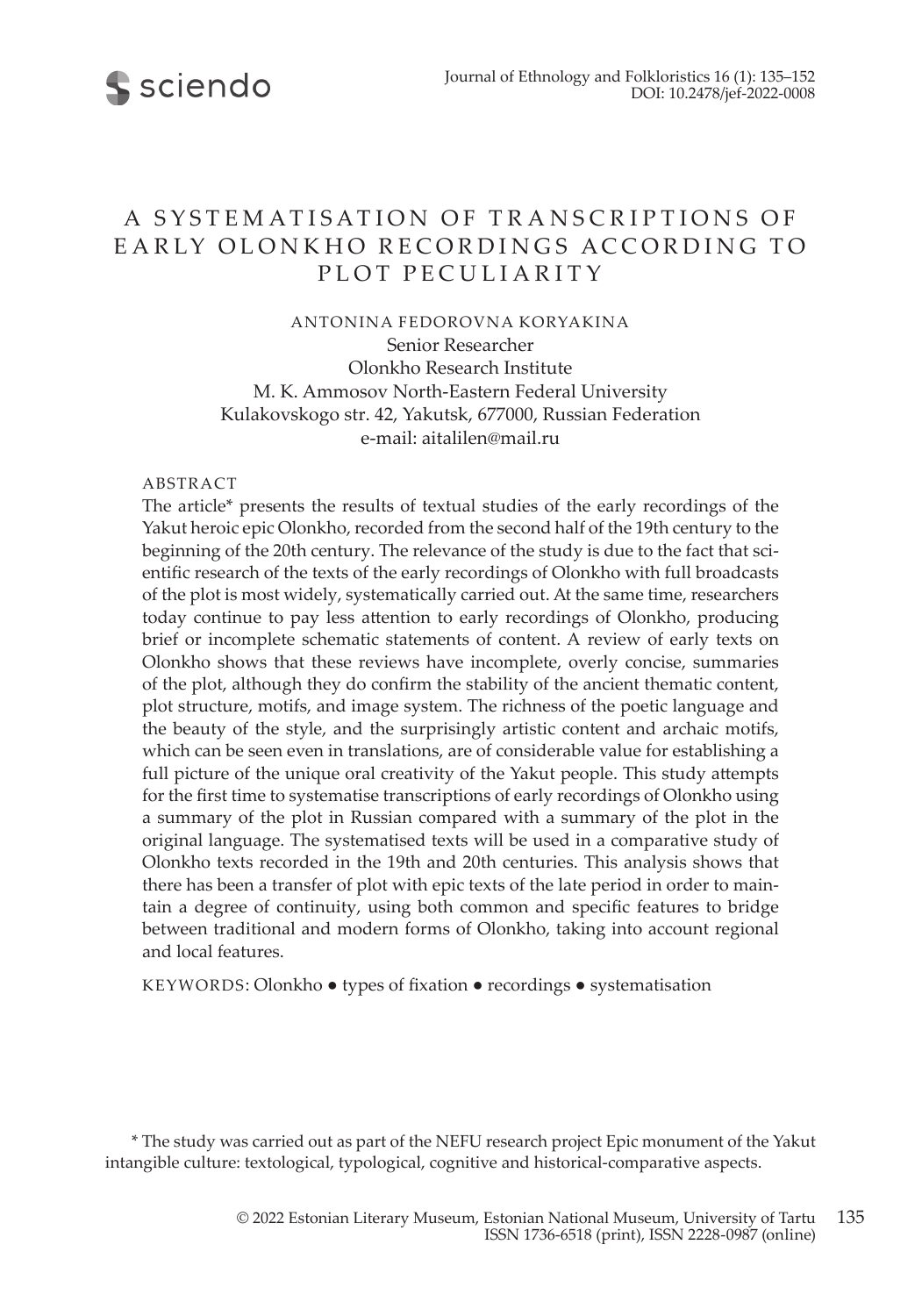#### **INTRODUCTION**

Olonkho is a genre of Yakut heroic epic, a significant from of oral folk art with rich content, a reflection of the exclusively humanistic spiritual life and culture of the people. It glorifies the campaigns of the heroes, undertaken in the name of protecting their native land, saving the tribesmen from invasions by a tribe of evil monsters, the *Abaasy aimaga*. In this largest epic of Yakut folklore, the texts usually vary in size: the average number is 2,000–3,000 lines (short or 'small' Olonkho), others are 10,000–15,000 ('large' Olonkho). The "Alaatyyr Ala Tuigun" Olonkho, by Roman Petrovich Alekseyev from the village of Borogon in Ust-Aldan ulus, consists of 56,000 lines. Rich fantastic fiction and majestic images of ancient myths are combined with vivid realistic portrayals. The Yakut Olonkho is unique in its preservation of ancient epic plots, motifs, figurative system, and artistic language. In ancient Olonkho, heroes (bogatyrs) are brought down from the Upper World by celestial deities. The reason for the heroes' military campaign is the kidnapping by the *abaasy* anti-hero of the girls of the Middle Earth. After going through various trials, the *aiyy* (аccording to mythology, *aiyy* are the inhabitants of the Upper world, the progenitors of the Sakha people) hero defeats his enemies in a terrible battle and marries the saved girl. The figurative system of Olonkho is also canonical: it contains representatives of *aiyy* and *abaasy*, mythological images of the goddesses Aiyysyt and Ieyiehsit, who patronise people, horses and cattle; the mythological characters of *ichchi* such as the fire spirit Khatan Temieriie, the owner of the Bayanay forest and horse-friend of the hero, etc.

Nikolay Vasil'yevich Yemel'yanov studied folk epic literature and made a great contribution to the study of the Olonkho and its story plots. He created short Olonkho plot descriptions based on the materials he found in the archives fund of the Yakut National Centre of the Siberian Branch of the Russian Academy of Sciences. The results of his research are reflected in his monographs *Plots of the Yakut Olonkho* (1980), *Plots of Early Types of Yakut Olonkho* (1983), *Plots of Olonkho about the Ancestors of the Tribe* (1990) and *Plots about the Defenders of the Tribe* (2000). In these works he first attempted to identify the principles of the Olonkho plot and outlined the system of plots in accordance with their stadial typology connected to the type of archaic heroic-epic narrative (Yemel'yanov 2000: 3). Without denying the influence of time on Yakut storytelling style, he managed to trace and detect the prominent genre features that make it completely different from other genres in its "ideological and thematic content, an established range of images, the stability of the compositional structure, the originality of their presence on stage and performing skills of the storytellers, the traditional style and visual effects" (Yemel'yanov 1980: 5). Yemel'yanov revealed the principles of plot formation in Olonkho. Based on these principles, he systematised the plots, subdividing them into three main groups with their own subgroups: the first group was devoted to the settlement of the descendants of Yurung Aiyy Toyon (in Yakut mythology, the presiding god, the head of the Upper World, god of *aiyy* and the universe) in the Middle World and about female heroes, who were the first people of the Middle World. The second group is devoted to the ancestors of the Uranghai Sakha tribe (an obsolete Yakut self-designation). The third group is dedicated to the ancestors of the Uranhai Sakha tribe and their sons. The study of the themes, plotology, and figurative system of the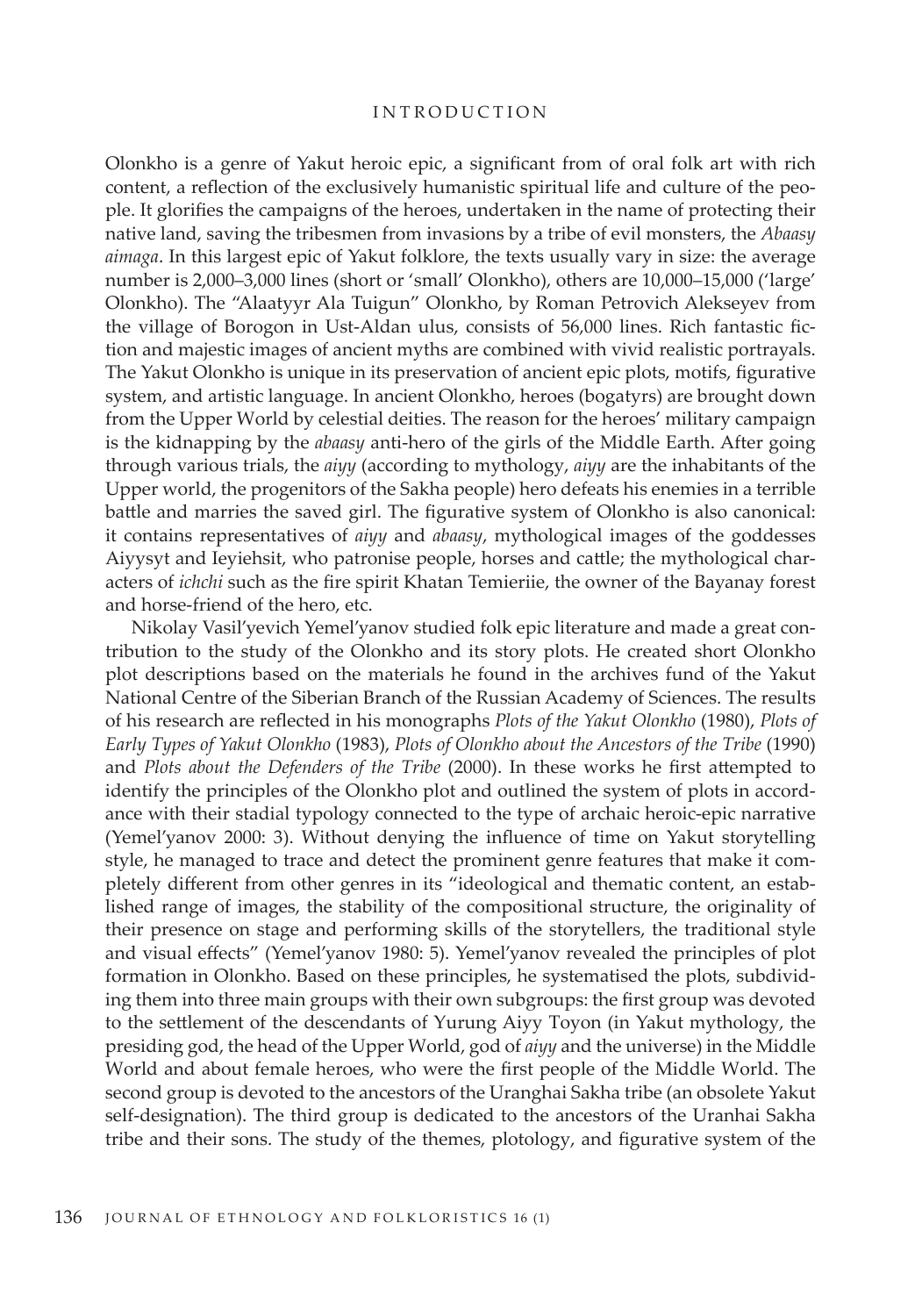Yakut epic is carried out today based on Yemel'yanov's system, although more attention is paid to the records included in his classification, with a complete representation of the plot. The texts of Olonkho early recordings with an incomplete, concise presentation of the plot, remain out of the view of research. The little-studied issues of modern folklore include analytical characteristics by type of presentation, features of plot structure, and figurative systems of transcription of early Olonkho recordings. The author of this article studied and evaluated the value of records in modern science, conducted a review of themes, plots and stable motifs and studied the figurative system, including types of plot, in order to establish the preservation of Yakut traditions of narration in them. The uniqueness of these Olonkho texts lies in the fact that, despite their incompleteness, the plot outline, canonical motifs and the figurative system of the traditional Olonkho are preserved. The scientific value of these records lies in the preservation of authentic features, i.e. the continuity of the Yakut narrative of the traditional Olonkho. Systematised transcriptions of early Olonkho recordings will attract the attention of science and enter into scientific circulation.

# ON THE HISTORY OF EARLY RECORDS OF THE YAKUT HEROIC EPIC OLONKHO

The Yakut heroic epic has reached us through oral transmission from generation to generation of illiterate but talented people. It is difficult to improve on what Yakutian writer Dmitriy Sivtsev (Suorun Omolloon) says about the historical and cultural significance of Olonkho:

Olonkho for the Yakut people is an encyclopaedia of the wisdom of their art and poetry. This is a museum where the diamond fund of poetic genius of this people is collected, all the peaks of their spiritual and material creation of the past. (Sivtsev 2003: 290)

From the middle of the 19th century, Yakut storytelling aroused the interest of Russian scholars and researchers. Alexander Theodor von Middendorff, Otto von Böhtlingk, Richard Otto Maack, Ivan Aleksandrovich Khudyakov, Vaclav Leopoldovich Seroshevsky, Eduard Karlovich Pekarskiy and others made a great contribution to the preservation and perpetuation of unique early Olonkho texts.

The Yakut heroic epic was first recorded by the naturalist and academician of the Russian Academy of Sciences von Middendorff during his work between 1842 and 1845 on an academic expedition to the north and east of Siberia. The "Eriadel Bergen" Olonkho recorded by him was published in *A Journey to the North and East of Siberia* (see von Middendorff 1876). Von Middendorff transcribed the introductory part of one of the variants of the "Er Sogotokh" Olonkho in the Latin alphabet in the original language. The main content was written in a condensed form in Russian by von Böhtlingk, who published it with a translation into German in *In the Language of the Yakuts* (see von Böhtlingk 1851).

Maack, head of the first scientific expedition of the Siberian Department of the Russian Geographical Society to the Viluy District of Yakutsk Region in 1854–1855, in addi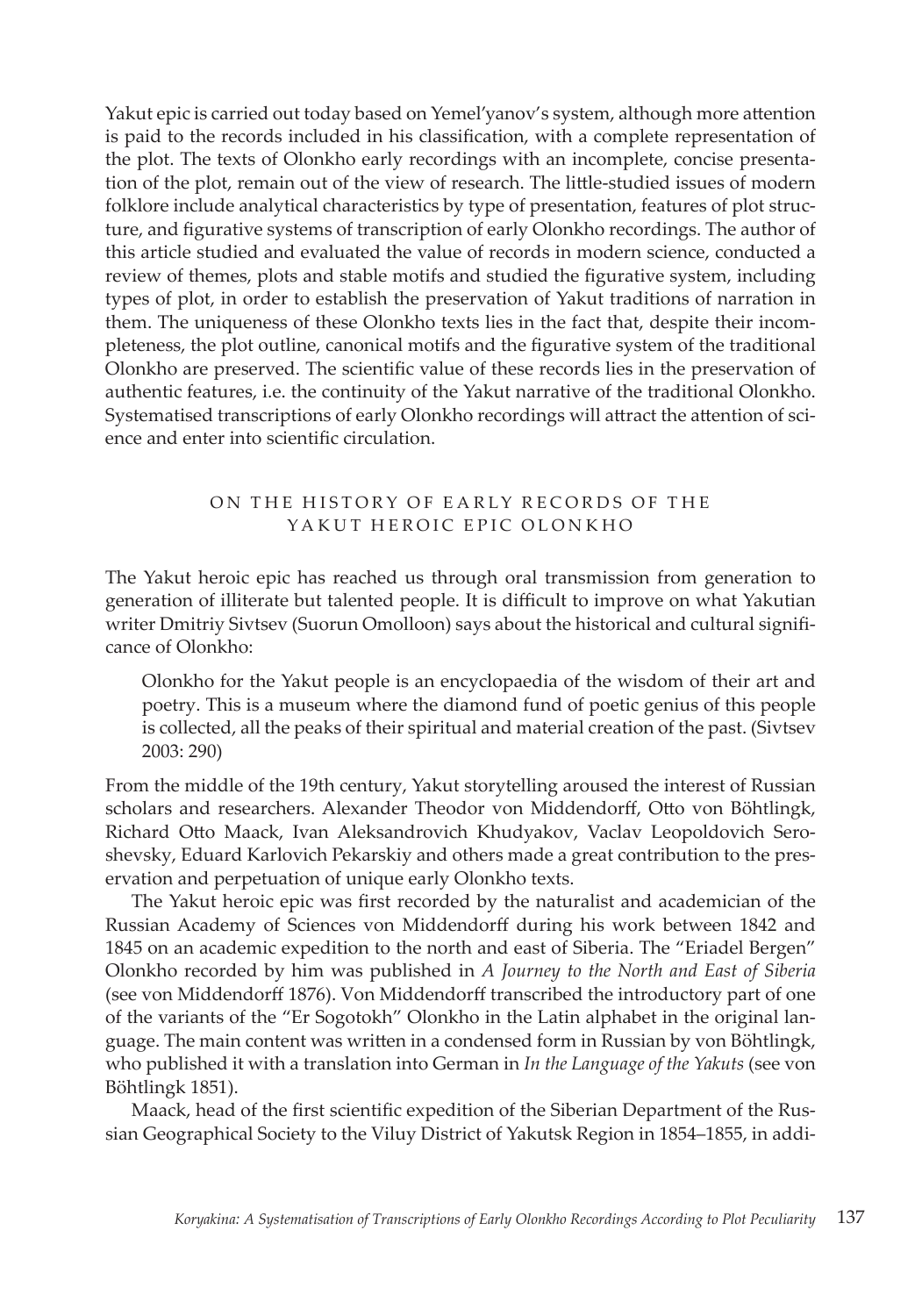tion to his main scientific work, was also interested in Yakut folklore. The third volume of his foundational publication *Vilyuy District of the Yakut Region* includes recording of the Olonkho "Yakut Fairy Tale Told by the Yakut of the Srednevilyuysky Ulus on the Kurga River" (Maack 1887: 123–127). However, the Yakut folklorist Georgiy Ergis (1974: 30) considered the records of the Olonkho compiled by Maack to be unsatisfactory because of the incompleteness of the recorded plot. Nevertheless, as the earliest records they provide an idea about the peculiarities of plot and the language of the early Olonkho of the Viluy region, making these records truly valuable.

Folklorist, ethnographer, linguist and researcher of the Yakut language Sergey Vasil'yevich Yastremsky published in Leningrad in 1929 in *Samples of Yakut Folk Literature* a variant of Olonkho "Er Sogotokh". This long Olonkho about the heroes of two generations was performed by the famous Olonkho performer (*olonkhosut*) Grigory Nikolayevich Svinoboyev (Meginsky nasleg of the Meginsky ulus) with the assistance of Yakutian public figure Aleksey Petrovich Afanasyev.

A great effort in the preservation of the Yakut heroic epic was made by Russian folklorist and researcher Khudyakov, who was exiled to Verkhoyansk in the Yakutsk region between 1867 and 1874. Khudyakov was author of *The Verkhoyansk Collection*, posthumously published in Irkutsk by the East Siberian Department of the Russian Geographical Society in 1890. Khudyakov was first to point out that the Yakut Olonkho performer presents a whole epic in narrative and song form that describes many events, gods, devils, heroes, and different places. His record of the full text of the major Olonkho "Khaan Dzhargystai" in the Yakut language was published in 1918 (Khudyakov 2016: 289). This Olonkho tells of the military campaigns of three generations of *aiyy* heroes. It has preserved the ancient stable compositional frame and figurative system, as well as the peculiarities of the language, and is now studied from different perspectives in accordance with modern research methods. Together with "Khaan Dzhargystai", three more shorter Olonkho were published: "The Old Man Uranikaan", "The Old Man with the Old Woman" and "Bert Khara". Khudyakov, who studied Yakut folklore while subject to the inhumane conditions of Siberian exile, introduced the early texts of the Verkhoyansk Olonkho to the academic society. His *The Verkhoyansk Collection* (Khudyakov 1890) made a great contribution to acquainting a large scope of Russian readers and inquisitive people with the Yakut Olonkho.

Between 1907 and 1918 Pekarskiy published a three-volume academic publication *Samples of Yakut Folk Literature*, which included Yakut folk tales and songs, legends, proverbs and sayings, riddles, and Olonkho texts. Pekarskiy also compiled and edited volume 7 of *Samples of Yakut Folk Literature* (1929), including folklore materials collected by Yastremsky. Altogether only 24 Olonkho were published in *Samples of Yakut Folk Literature*, mostly recorded in Tattinsky and Verkhoyansky uluses (including the texts of nine completed large Olonkhos).

The early Olonkho texts from the Viluy region were preserved owing to records compiled by Maack, in the Verkhoyansk region by Khudyakov, in the Central region by Pekarskiy, Yastremsky, etc. Therefore, we can study the early texts of the Olekminsky ulus from the records of the early Olonkho texts compiled by the participant of the People's Will movement in Russia, the famous Siberian archaeologist, ethnographer and archivist Mikhail Pavlovich Ovchinnikov. While in exile in the city of Olekminsk,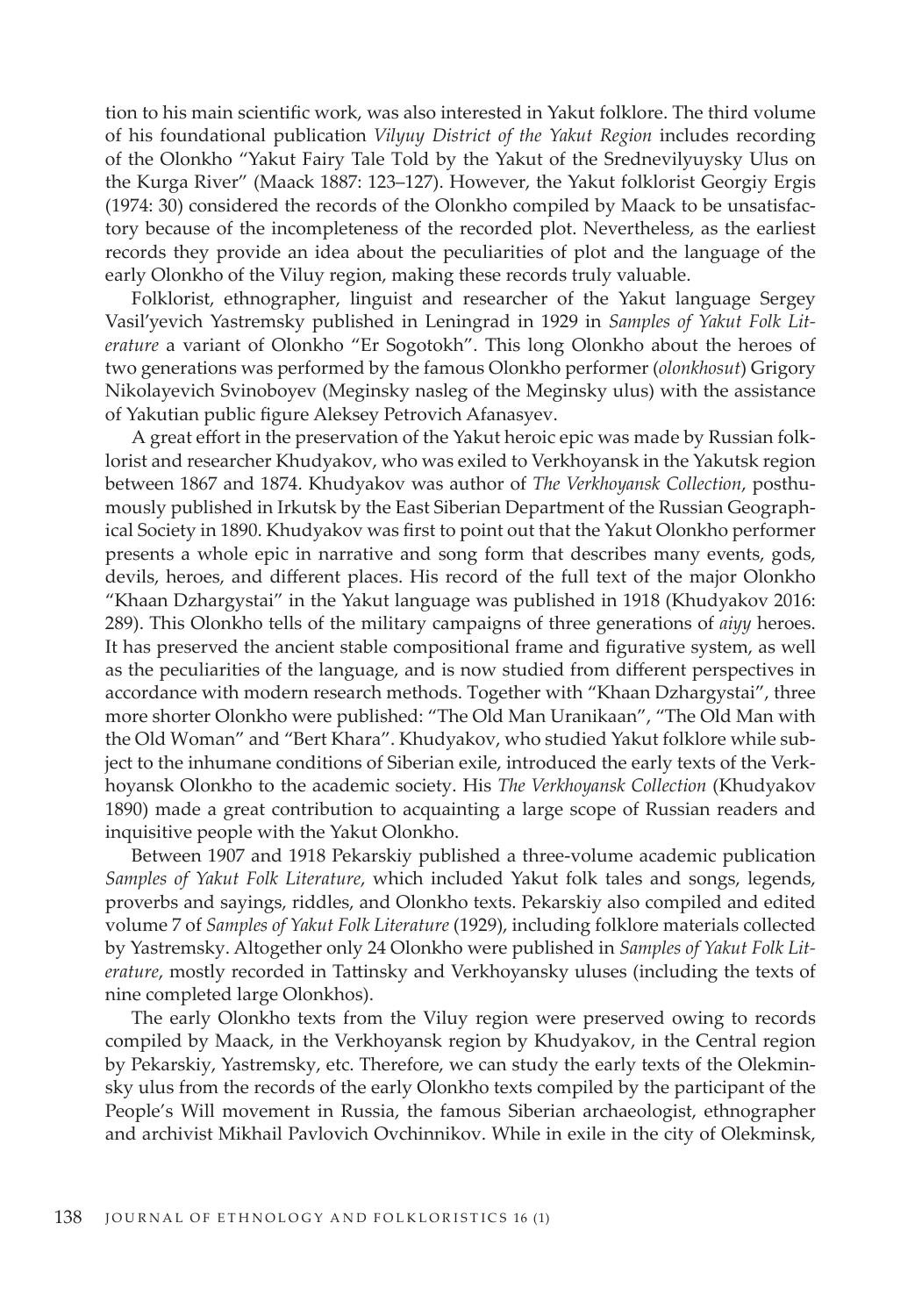Yakutsk Oblast, he studied the history of the old Russian and Yakut populations and collected valuable materials on archaeology, history, ethnography, shamanism and folklore. In addition to his main works, he was interested in local Yakut folklore. He published the texts of the "Bogatyr Sordokhai" Olonkho in Russian (Ovchinnikov 1904) and "The Tale of the Yakut Bogatyr" Olonkho (Ovchinnikov 1897). On the subject, plot, system of images, names of heroes (father and son), this is the text of one of the early Yakut heroic legends. The text tells of the combat adventures of a hero named Erbyakhyurduger-settete-erter-erbekhtei-bergen and his son, nicknamed the Youngest Son of the White God. The father and son fight against devils – *abaasy* – for the creation of a family hearth. According to the classification by Yemel'yanov (1980), this Olonkho can be attributed to "the ancestors of the tribe and their sons" subgroup of the "the ancestors of the Uranghai Sakha tribe" group. Unfortunately, Ovchinnikov (1897) did not indicate from whom or by whom the text was transcribed, or who translated it.

In this regard, we cannot judge the Olonkho performer himself. The merit of the first collectors and researchers of the Yakut Olonkho, who recorded the early Olonkho texts in the form in which they were presented in those distant times, was enormous.

Since 1935, the staff of the newly created Institute of Language and Culture under the Council of People's Commissars of the Yakut Autonomous Soviet Socialist Republic began conducting folklore dialectological expeditions and purposeful work to collect and preserve folklore materials. Special importance was focused on the Olonkho. Researchers of the Yakut epic during the Soviet period, such as Aleksey Kulakovsky, Platon Oyunsky, Gavril Ksenofontov, Aleksey Okladnikov, Sivtsev, Innokentiy Pukhov, and Ergis and Yemel'yanov introduced above, paved the way for the initial stage of scientific study of the Olonkho epic, introduced into scientific society a huge number of collections and unique material. In the studies of those years there were differing opinions on the historical origin of the Olonkho and on the fundamental plot lines of the epic narrative. At this time the entire fund of the Yakut Olonkho was also systematised and classified according to type of plot; comparative study with the epics of the Turkic-Mongol peoples was carried out and their typological and genetic relationships were established.

During the post-Soviet period the field of research has significantly expanded and new scientific trends have appeared and are developing, for example linguistic and folkloristic studies, ethnomusicology, traditional textual criticism, etc.

## SYSTEM ATISATION OF EARLY TRANSCRIPTIONS OF OLONKHO BY PLOT T Y PE

**"The Immortal Knight"** ("Yolbet Bergen") was recorded in 1886 from Olonkho performer Nikolay Alekseyevich Abramov-Kynat (Dzhuleisky nasleg of the Tattinsky ulus). According to Yemel'yanov's classification, the Olonkho belongs to the group that deals with the defenders of the *aiyy* and Uranghai Sakha tribes. The Olonkho was published in *Samples of Yakut Folk Literature* (Pekarskiy 1908a).

Briefly, the Olonkho adhere to all the traditions of Yakut storytelling. Bai Harakhan Toyon and Kubay Khotun, with nine daughters and nine sons, live wealthily and hap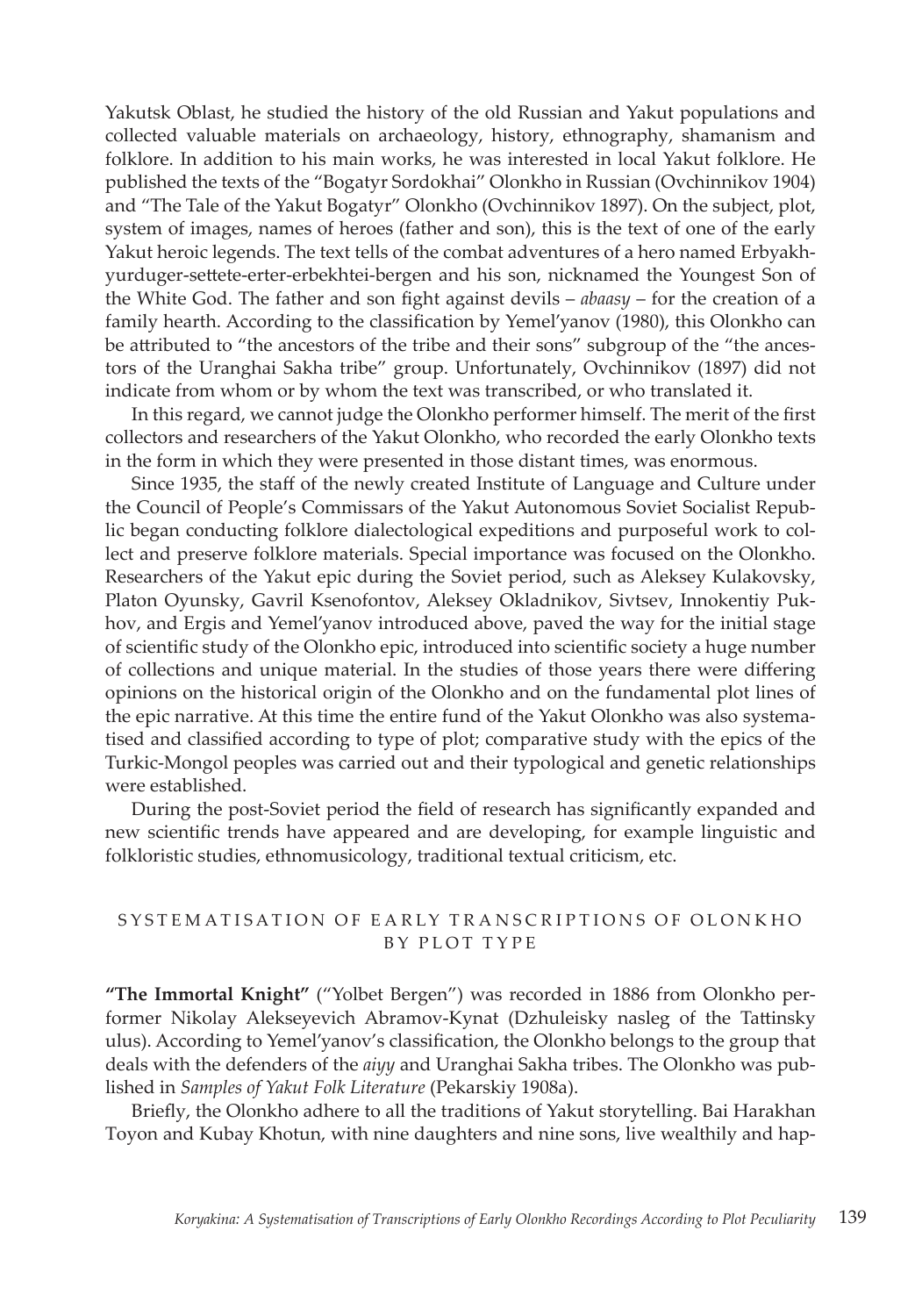pily in the vast ranges of the White Valley. An Aar Kuduk Mas (according to Yakut mythology, a sacred tree of abundance that grows in the centre of the Universe and connects all three worlds), a house, a courtyard, a home decoration and dishes are colourfully described. The shaman girl Aytalyn Kuo, daughter of Harakhan, has a dream that serves as a message or a warning, according to which the bogatyr Ogo Tulaayakh is her betrothed husband. She sends her brother to Ogo Tulaayakh. The motifs of the matchmaking of the *abaasy* hero Tong Dorooldzhun, the heavenly bogatyr Haardzhyt Mohsogol, and the bogatyr of the *aiyy* Adzhy Budzhu wanting to get married to Aytalyn Kuo, whom Ogo Tulaayakh defeats in battle, are all described. Ogo Tulaayakh and Aytalyn Kuo arrange an Ysyakh (the ancient Yakut festival of worship of *aiyy* gods) in honour of the wedding. In the further development of the plot, while Aytalyn Kuo swims in the salty reservoir, the *abaasy* bogatyr Duodaan kidnaps her and takes her through the sea to his dark country. Ogo Tulaayakh sets off in pursuit, but being wounded in battle, he is forced to leave. In the absence of Duodaan, Aytalyn Kuo gives birth to a son, Yolbet Bergen, who grows incredibly fast. In a further plot development, this boy's fantastic adventures are described. The nimble, fast Yolbet Bergen runs away from the *abaasy* heroes three times, turning into a red fox or a falcon. In battle, he kills the hero Duodaan and goes to Sabya Bai Toyon, the father of the beautiful Kyun Kuyaaryma Kuo, who asks that he get rid of unwanted guests – the *abaasy* heroes. Yolbet Bergen defeats the devils in battle. Happy Sabya Bai Toyon wants Yolbet Bergen to marry any of his daughters that he likes. But Yolbet Bergen decided that he will let them marry his uncle, and he would choose a wife from another area and set off to free the beautiful Analdzhyima-Meneldzhyime Kuo, from the claims of an unwanted groom – the son of Ulu Toyon of the devil Uluya Botur. On the way, the *aiyy* bogatyr receives a blessing from the spirit mistress of the sacred tree Aar Kuduk Mas, who gives milk to be sucked from her breast, which is how Yolbet Bergen gains the strength to defeat the Uluya Botur. Grateful for the salvation of his daughter, An Burai marries his daughter Analdzhyima-Meneldzhyime Kuo to Yolbet Bergen and arranges an Ysyakh in honour of the newlywed couple. Olonkho ends with a description of the arrival of the *aiyy* bogatyr with his wife in his homeland. The Olonkho describes the customs of the Sakha people. People who are grateful for their salvation build three yurts of mogul and a fire for the newlyweds, then they arrange an Ysyakh. The honourable guest-hero is met at the hitching post and is helped off the horse. The owner asks where the young man is from, and he is solemnly presented with three wooden cups for drinking kumis (fermented mare's milk). The heroes began to live a happy, rich life. A brief summary of the Olonkho plot reveals many traditional motifs of the Yakut Olonkho: descriptions of the beautiful countryside of Harakhan Toyon, the birth of a hero, kidnapping of an *aiyy* woman by an *abaasy* bogatyr, battles between the *aiyy* and *abaasy* heroes, and the marriage of heroes. The topics of matchmaking and the protection of the *aiyy* tribes from attack by the *abaasy* heroes are found throughout. There are motifs of the dream messenger, who comes in the form of the spirit-mistress of the sacred tree Aar Kuduk. Among the common epic motifs, there is no motif for the creation and settlement of the *aiyy* tribes of the Middle World (usually given as a description of how the heroes appeared), and no horse motif. Despite omitting some motifs, this version (Pekarskiy 1908a) presents the full plot of the type.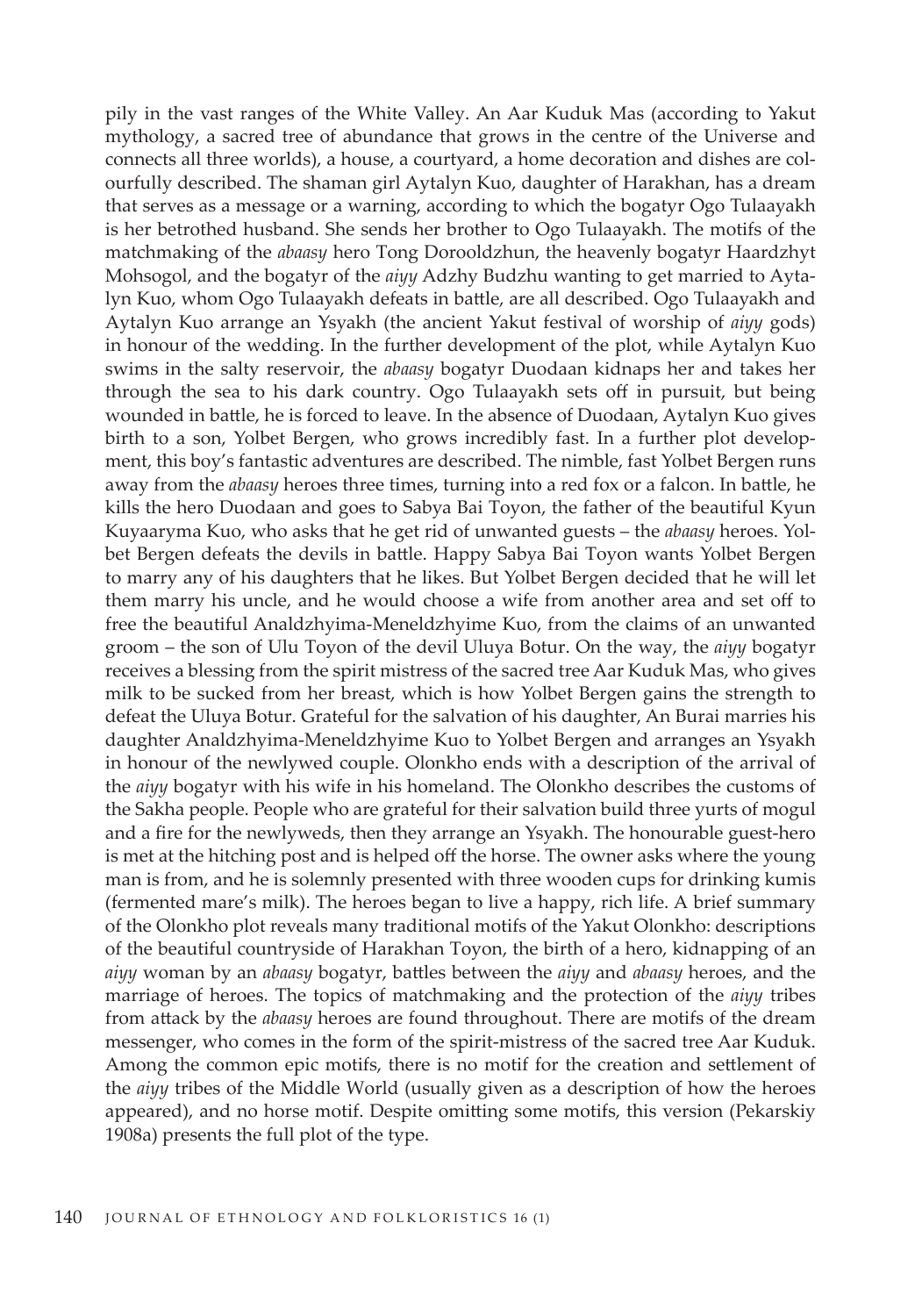**"The Old Man Kulkul-Bogo and the Old Woman Siliriken"** ("Kyul-kyul Siliriken emehsin") was self-recorded by the Tattinsky region Olonkho performer Mariya Nikolayevna Androsova-Ionova (1864–1941) and, therefore, perhaps, existed in the Tattinsky local epic tradition. The text was published in *Samples of Yakut Folk Literature* (Pekarskiy 1909: 90).

The plot describes the life of the old man Kulkul-Bogo and the blind old woman Siliriken, and her daughter Beibelzhin-Kuo. The girl marries the bogatyr Ereidekh-Buruydakh Er Sogotokh. On the wedding night, the *abaasy* bogatyr of the Upper World, Kogul-bogo, suddenly appears and forcibly kidnaps Er Sogotokh's wife. Having mastered Beibelzhin-Kuo, he abandons her. Arriving at Er Sogotokh's homeland, Beibeldzhin-Kuo gives birth to a daughter, Aytalyn Kuo. In a further development of the plot, the fate of Aytalyn Kuo, as noted by the Yakut researchers Ksenofontov, Pukhov, Evdokiya Innokentiyevna Korkina and others, is very similar to the fate of a simple Yakut woman, even the fate of the Olonkho performer Androsova-Ivanova herself. In the image of the bogatyr Hallan Uola Harylla-Mohsogol we can trace the likeness of Pekarskiy. The fact of her acquaintance with Vsevolod Mikhailovich Ionov is reflected in the history of the bogatyr Zhuluontai-bergen. Although the Olonkho has some features of real historical events, the events are narrated in the generally accepted traditional style and form of the Yakut Olonkho. Composition, plots, widespread use of basic obligatory epic formulas, epic characters, and figurative forms of speech fully comply with Olonkho traditions. The presence of recognisable historical features, symbols of an era, even the autobiographical descriptions in it do not diminish the value of this Olonkho as one of the earliest records of Olonkho, which has features of narration of the central region of Yakutia.

"**Bogatyr Sordokhai"** was recorded in 1889 by Ovchinnikov in Olekminsky district. He had little knowledge of the Yakut language and his free retelling of the story was published in Russian (Ovchinnikov 1904). Initially, the text was in the Yakut language. The recording of the Olonkho was given to Innokenty Gabyshev, a teacher at the foreign school, for interlinear translation from Yakut into Russian, but not returned. Apparently, Gabyshev was fluent in two languages and so his interlinear translation turned out to be adequate.

There are no records about the Olonkho teller, but because the Olonkho ends with the words: "I can't say anything further about this Olonkho, the old man Symaky wants to sleep", we can assume that, perhaps, here we are referring to an Olonkho performer by the name of Symaky. There is a sense of confusion in the definition of the genre: while at the beginning it is called "Urankhai Sakha Olonkhoto", a footnote says "The Tale of an Unreasonable Yakut" (Ovchinnikov 1904). Here it would appropriate to refer to Pukhov (2004: 16), who wrote that in the pre-revolutionary Russian editions, the Olonkho was mistakenly called a fairy tale, and the Olonkho performers were storytellers, although the people themselves differentiated between the two.

The "Bogatyr Sordokhai" Olonkho adheres to the tradition of Yakut storytelling: there are traditional motifs such as being set in the time of epics, descriptions of the homeland, the hero's possessions, descriptions of the hero, a talking heroic horse, a miraculous transformation of heroes, matchmaking, confrontation between a man – the hero – and the inhabitants of another world (the *abaasy*), the appearance of a messen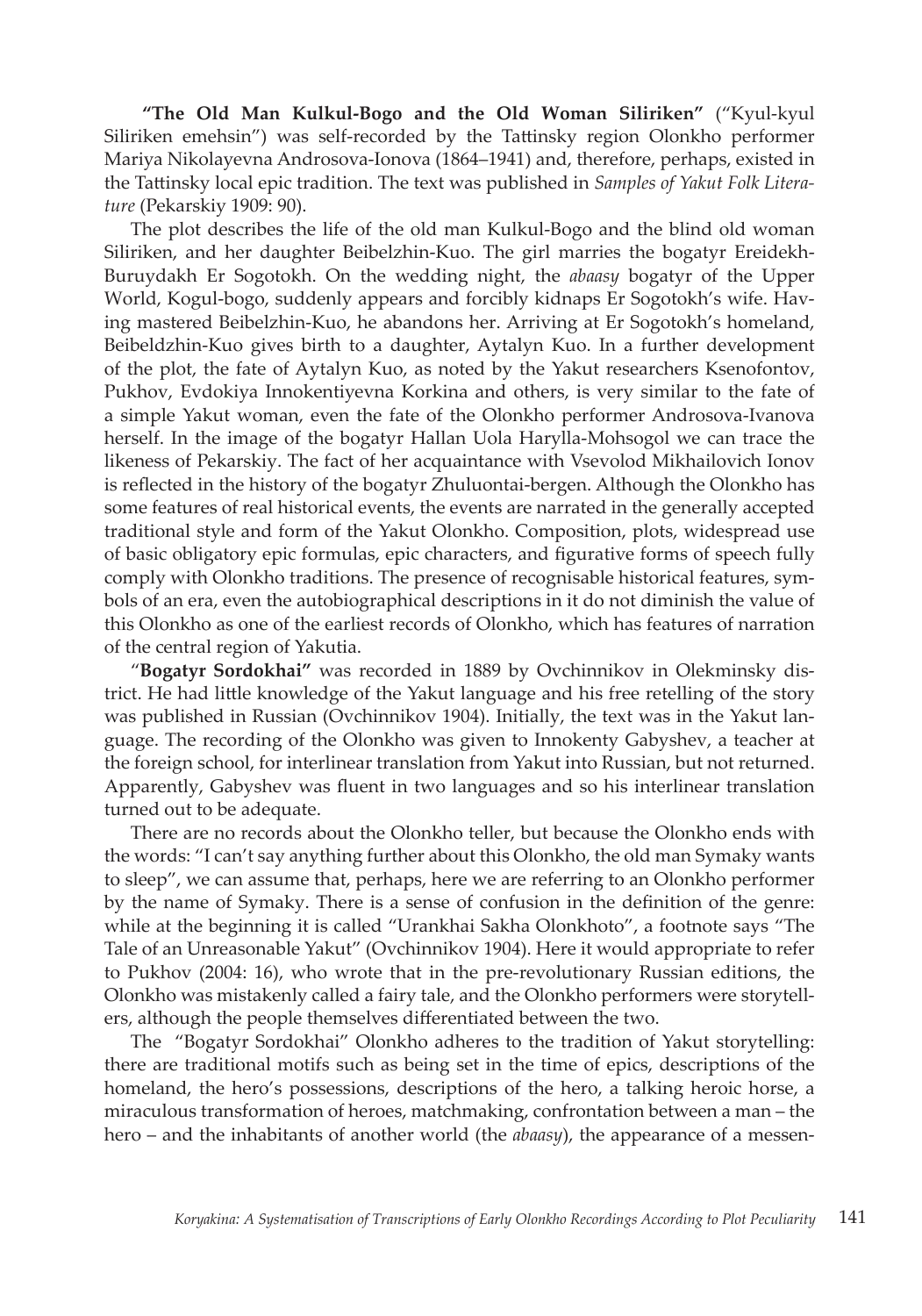ger, the departure of the hero who protects the inhabitants of earth, obstacles, terrible images of the *abaasy*, the release of the girl from the unwanted groom, the marriage of the hero to the beauty whom he had freed. Of the repeated epic traditional mythological images, the Ar oak tree (Aar Kuduk Mas variant) and the hitching post (although it is oak) appear. There are no images of the upper deities, the *ichi* spirits. A violation of the Yakut storytelling tradition is revealed in that the main part of the Olonkho – a description of the battles of the *aiyy* bogatyr with the *abaasy* demons – is missing. There are points where the plot is mixed with the tradition of the Russian fairy tale. During the adventures of the bogatyr various motifs appear, such as glass and amber roads, a marble mountain, a golden ball, Russian food, wine, a painted chair, a girl's silver scissors with the inscription "Your husband is an invincible bogatyr Sordokhai", the girl's golden curls. Despite these violations of Olonkho traditions, "Bogatyr Sordokhai" with its epic content, the development of events, recurring epic heroes, motifs, is undoubtedly an early Olonkho text written by Ovchinnikov in Gabyshev's translation (Ovchinnikov 1904).

#### *Full Records of the Olonkho in Russian*

**"The Tale of the Yakut Bogatyr"** existed in the local Olekminsky epic tradition and was recorded in 1889 in the Olekminsky district by Ovchinnikov. The original recording of Olonkho was given to foreign school teacher Gabyshev as a subscript translation from the Yakut language into Russian, but was never returned. It was published in 1897 in the form of a free retelling by Ovchinnikov, who knew little Yakut.

According to the subject, the plot, the system of images, the names of the heroes (father and son) this is a transcription of one of the early Yakut heroic Olonkho. It tells about the combat adventures of a hero named Erbakh-yurdyuger-seti-erter-erbakhtaybergen ('Rotating seven times on the thumb of Erbakhtay Bergen') and his son, nicknamed the Youngest Son of the White God. Both heroes are fighting against the *abaasy* for the creation of a family hearth. Despite the presence of fairy tale motifs, the plot describes canonical epic motifs of an elderly childless married couple begging a sacred birch tree for a child, the miraculous appearance of the future hero, naming him with a heroic name, the battle of the hero with devils, a hero werewolf, the release of women abducted by the heroes of *abaasy*, the revival of the dead hero with living water, the marriage of the heroes, the victory of the *aiyy* heroes over the *abaasy* heroes, the return of the heroes to their homeland.

The presence of elements of Russian folk tales in the Olekminsky Olonkho is the result of much spiritual and cultural contact between the Russian and Yakut peoples, who have lived side by side in the same region for many years. The style of telling about the heroic adventures of a bogatyr named Erbyakh-yurduger-settete-erter-erbekhteibergen and his son, the Youngest Son of the White God, testifies to the fact that this is undoubtedly an early Olonkho text (Ovchinnikov 1897).

**"The Tale of the Mighty Bogatyr Kis Sangyakh and His Son Bardam Sanalakh"**  was recorded and published in 1890 by Vasiliy Priklonskiy in the book *Living Antiquity* in Russian. The traditional plot of the Olonkho is described as follows: the terrible Raven stole the future bogatyr Kis Sangyakh and brought him to his master Hara Chogoi. Kis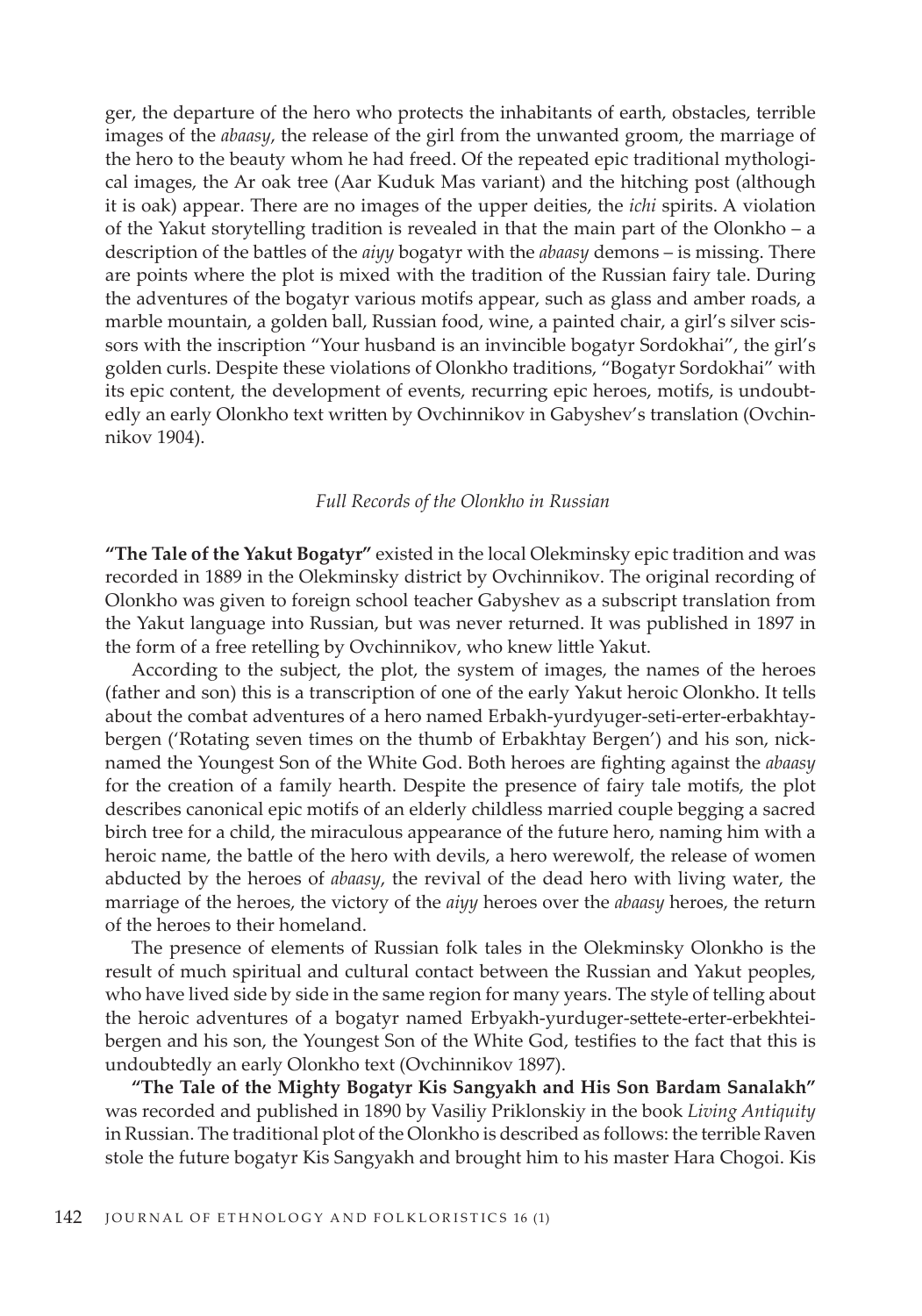Sangyakh's son Bardam Sanalakh goes to look for his father. The Raven wins the battle. The matchmaking of a young bogatyr closely resembles the fabulous motif of a silk ball leading the hero to his future wife. With a beautiful wife and the resulting wealth, the hero returns to his father's house, the mother joyfully arranges a feast for glory. Since then, young and old people have healed calmly and happily. The traditional motifs of a son saving his father and the matchmaking of a bogatyr are highlighted.

**"The Yakut Tale Told by the Yakut of the Srednevilyuisky Ulus on the Kurga River"** was recorded by Maack in Russian in 1854–1855 with the help of assistants. It was published in *Viluy District of the Yakutsk Region* (Maack 1887: 123–127).

According to the text published by Maack, Yemel'yanov wrote an Olonkho plot and published it in his monograph under the title "Kogul Bogo", including it in the group titled "Founders of the Uranghai Sakha Tribe", which relate to battles between demons and the heroes Kogul-Bogo, his son Kundumei-Berkhen and his nephew Kugutu-bogoson Ytyk Syrgystanko. Among the ancient epic motifs, there are motifs of the miraculous birth of the hero Kogul Bogo from the old man and the old woman, the kidnapping of the sister by the evil *abaasy* from the bogatyr Ytyk Syrgystanko, the battles of Kugutubogo with the Bird bogatyr and victory over him, the victory of Kundumei-Berkhen over the bogatyr *abaasy* Munkhalakh-wola-bolhahjin and his sister Baba Yaga, the victory of Kugutu-bogo over the Eight-headed demon, the battle between father and son, uncle and nephew, and cousins, none of whome recognise each other, the matchmaking of the brothers Kundumei-Berkhen and Kugutu-bogo with the daughters of Harakhan Toyon, the battle of the brothers Kundumei-Berkhen and Kugutu-bogo against the youngest daughter of Harakhan Toyon, in which Kundumei-Berkhen kills his brother Kugutu-bogo, and the reviving of the killed Kugutu-bogo by a shaman. The Olonkho ends with the marriage of heroes and the establishment of a happy, peaceful life in the Middle World. The full story of the Olonkho is told with a description of the many battles of *aiyy* heroes against *abaasy* demons, and battles between *aiyy* heroes.

**"Ulkumnu the Young"** was published by Priklonskiy in *Living Antiquity* in 1891. According to Yemel'yanov's classification, it belongs to the Olonkho type that deals with ancestors and parents of the heroes, a Yakut heroic epic that existed in the local central epic tradition. At the time of this Olonkho, in which the bogatyr Ulkumnu Uolan lives a happy, rich life with his three beautiful sisters, the earth was as large as "the bottom of a birch bark *tursuk<sup>1</sup>"*, and the sky was as large as a "deer's ear" (Priklonskiy 1891: 139). At the same time, the earth and sky grow together with the growth of the hero himself. There is a motif of the messenger, from which the plot of Olonkho begins, the matchmaking of *abaasy* (the spirit-master of the South Sea Wat Waran) for the hero's sister, the battle of the *aiyy* hero and the *abaasy* hero. There are Olonkho that differ from the motifs of many: in the motif of the battle, *abaasy* blinded the *aiyy* hero and took his sisters away, which the hero discovered only in the evening when his vision returned to him. When he caught up with *abaasy*, he disappeared, turning into fire. Traditional motifs are the battle of Ulkumnyu Walan with *abaasy* Arsan Duolai and the victory over him, the release from captivity of the shaman Nyurgustai, the marriage of the hero to her, the defeat of the hero Ulkumnyu Walan, the birth of his son Yuelen Dokhsun, who swam across the Fiery Sea, turned into an iron fish, killed Timir Bargy (the enemy of his father), a snake and took out of the *abaasy's* stomach the bones of his father and revived him with the help of living water. The end of Olonkho is also traditional: Yuelen Dokh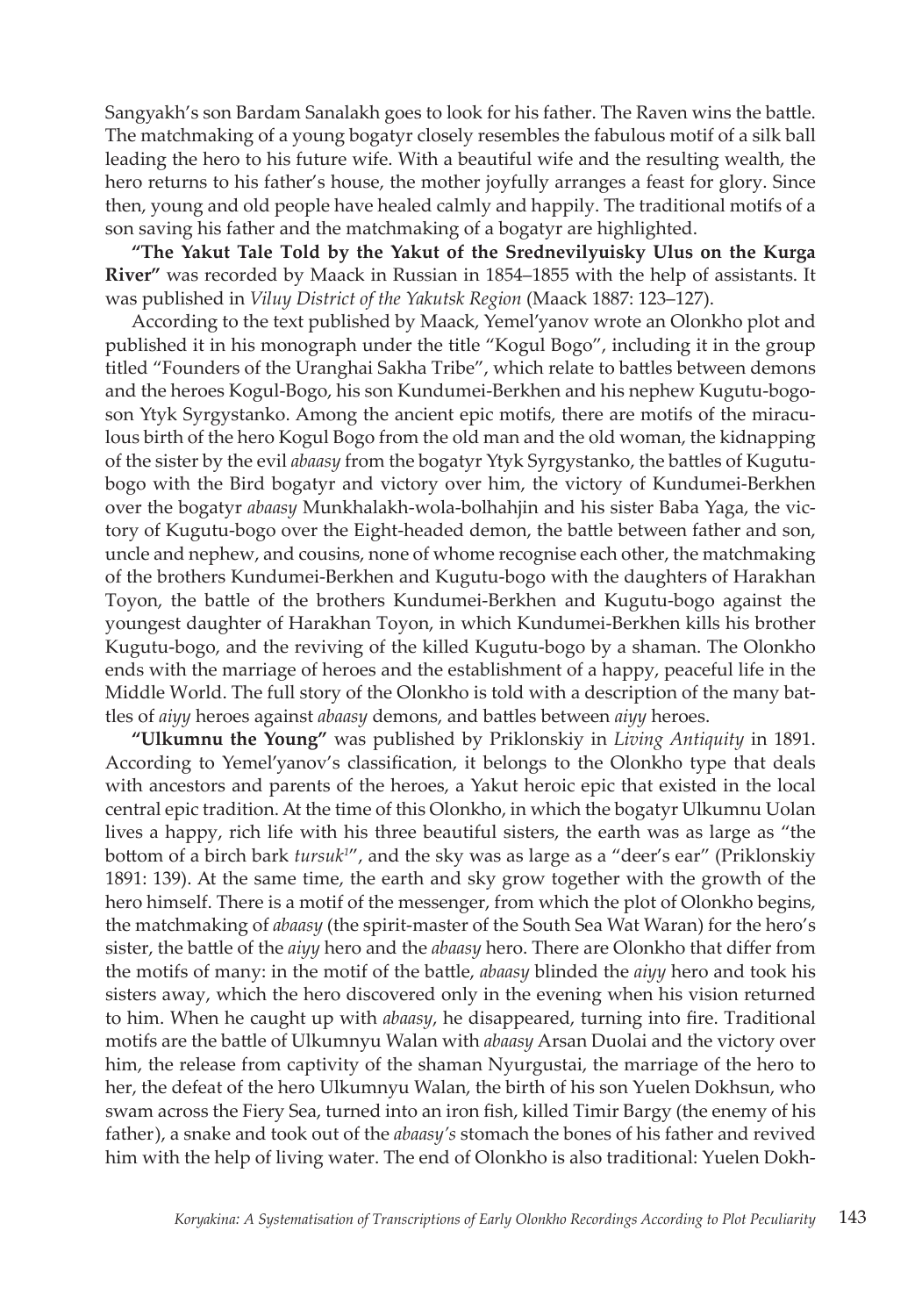sun turns into an eagle, put his father on his back, flew over the Fiery Sea and brought his father to his mother. A great feast was held. They all went to their homeland, where their farm and herds of cattle were waiting. Ulkumnyu Walan married his son to Harah Haan's daughter. All of them became the ancestors of the Yakuts.

**"Er Sogotokh"** is one of the versions of the widespread legend about Er Sogotokh. The first Olonkho recording was made in memory of Afanaciy Uvarovsky at the request of the Academician von Böhtlingk and published in his *On the Language of the Yakuts*  (Böhtlingk 1851: 79–95).

According to Yemel'yanov's classification, this Olonkho belongs to the group relating to the ancestors of the Uranghai Sakha tribe. There is the clear motif of the lonely hero, Er Sogotokh, who does not know where he is from. There are motifs describing the appearance of a hero, his wealth, home, courtyard, sacred tree, nature, weapons and riding horses; there are also the topics of matchmaking and courting the bride and the fight between the bogatyr Er Sogotokh and the *abaasy* Bura Dokhsun. There is an archery competition, and a battle using battle axes and spears. Er Sogotokh is mortally wounded and healed with the water of life. There is also a scene depicting the victory of an *aiyy* hero, Er Sogotokh sacrifices the body of the enemy, Er Sogotokh marries the daughter of Harakhan Khotun, the *aiyy* bogatyr returns home with his wife and her one hundred relatives, and finally Er Sogotokh lives happily and becomes the ancestor of the Uranghai Sakha.

#### *Full Records of the Olonkho in the Original Language*

**"Shaman Girls Uolumar and Aigyr"** is a small Olonkho by Nikolai Tikhonovich Abramov from Dzhuleisky nasleg. A recording in the prose form was made according to the narrator Pekarskiy in April 1886 and was published twice: in *Samples of Yakut Folk Literature* (Pekarskiy 1908b) and *The Olonkho of the Dzhuleisky Nasleg* (Pekarskiy 2013: 126– 224). The Olonkho takes place in the Boturussky (now Tattinsky) ulus. The Olonkho tells the story of two Udagan sisters (shaman girls) who live together in a country rich in birds and animals, where winter never comes. The plot of Olonkho is somewhat different from the traditional one, since the main character is the eldest son of the Udagan women, Uolumar, who herself escapes from the *abaasy* demon who abducted her. She also finds a husband for herself and a husband for her younger sister Aigyr. After marrying their betrothed, the Udagan women give birth to sons. Further, the story is about a half-man half-*abaasy* named Suodalba, who becomes an assistant in the upbringing of the sons of the Udagan women. This hero goes through many tests in order to get brides for his pupils. After the marriage of the sons of the Udagan women, Suodalba asks Uolumar to marry him to her daughter. Having received a refusal from the Udagan women, he kidnaps the girl and settles in another country. The husbands of the Udagan women make an attempt to take the girl away, but after hearing the threat of Suodalba, they return. This concludes the text of the entry, there is no traditional conclusion to the Olonkho, i.e. a Ysyakh festival. The Olonkho with the main Udagan heroines are also found in other epic traditions, but according to the peculiarities of the development of the plot and the action of the heroes, this Olonkho is a special work of art, making it a valuable written record.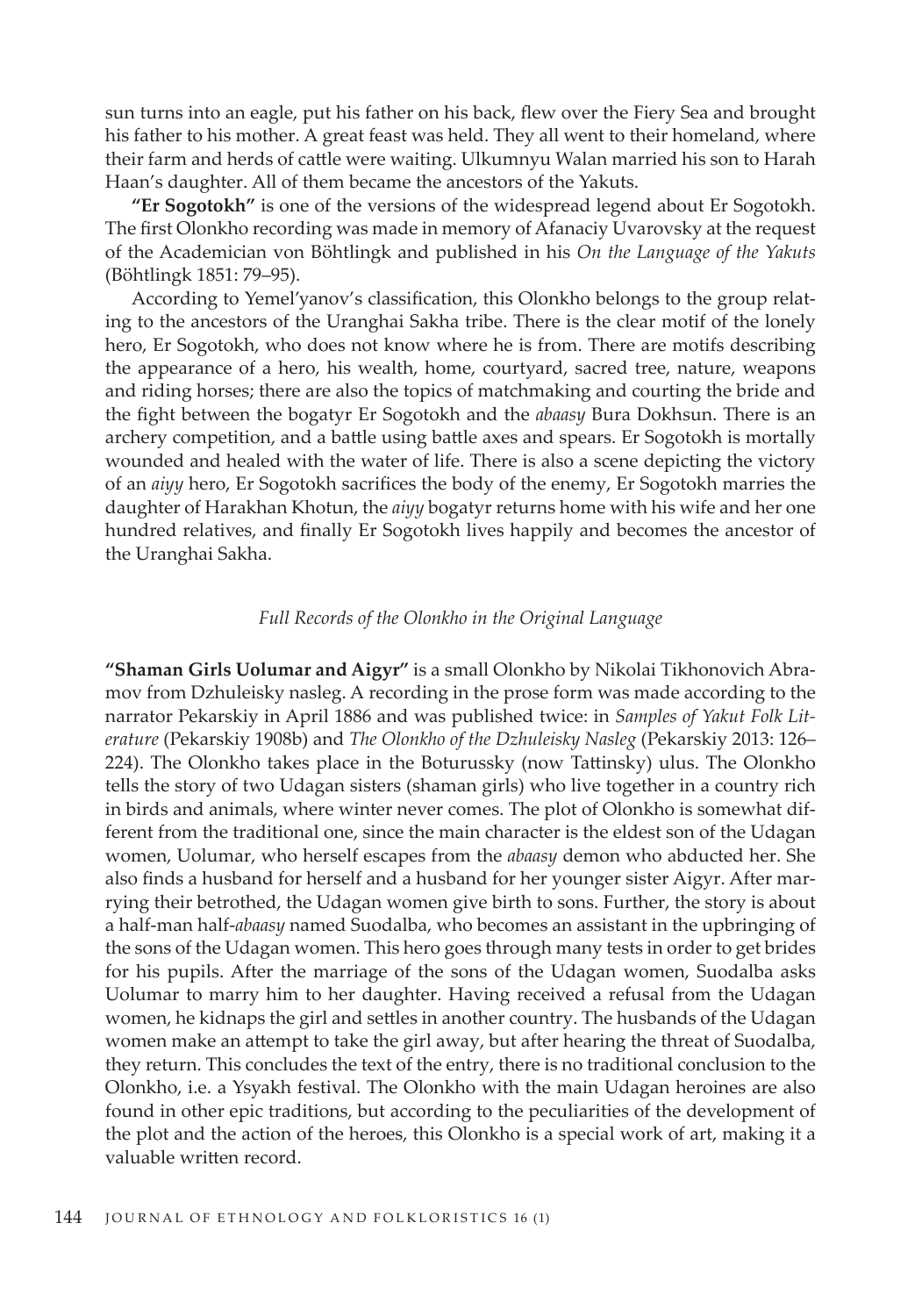**"Elik Botur and Nigil Botur"** was recorded in 1886 at the request of Pekarskiy from the words of the Olonkho performer Nikolai Tikhonovich Abramov by educated local resident Roman Aleksandrov in 1896. It was published in *Samples of Yakut Folk Literature*  (Pekarskiy 1910). According to Yemel'yanov's classification, it belongs to the type of Olonkho that deals with the ancestors of the Uranghai Sakha tribe.

When the cripple bogatyr Myuldzhuruibet Muldzhu Bogo ('the unshakable Myuldzhu Bogo') dies, Elik Botur is born from his elder wife, and from his younger wife Nigil Botur. Mothers inform their sons that their horses are with Mistress Silliem. The boys decide to follow the horses. Mothers bless their sons. Nigil Botur defeats the man in silver clothing, kills Uot Usutuma, the spirit of the sea Alyp Sorennuokhai. The brothers find their horses by the frozen sea. Nigil Botur chooses a black horse, Elik Botur gets a spotted horse. The brothers organise races. The Nigil Botur's horse wins. The brothers sleep three nights and three days at the Sacred Tree. Elik Botur marries the daughter of Togoruya Bai Toyon, whose name is Syrkyabalan Kuo, who falls into a bag with her soul. A celebration is held in honour of the winner, who becomes the groom. The next morning, the hero Khabydal the Black Bogatyr appears to take away Syrkyabalan Kuo. The battle begins, on the third day Elik Botur wins. Further, the motifs of the arrival of the huge hero Kalimse Hara with the news of the father of the bogatyr Black Hara are described, with Elik Botur waiting for the bogatyr of the Lower World Sataga Mogoi, as are the motifs of saving Sataga Mogoi's hero when he is struck with a whip, Elik Botur caught by a horse, Nigil Botur's treatment of his brother's body (reviving it with the water of life), the murder of Black Hara. Elik Botur brings the beautiful Syrkyabalan Kuo to his brother. Nigil Botur's matchmaking campaign begins. On the way, he kills the woman of the Lower World, Uot Kuohalis and fights with the hero Tallang Mengiye Hohtuya Suorun for three days and three nights. The battle is stopped by the *aiyy* tribes. The three Kun Chollut brothers advise the hero to marry. Nigil Botur calls his horse and sets off. At the Taas Dzhalkyr Mangan River, he meets a beautiful woman who calls out to him to marry her, next the woman calls on him to fight. Nigil Botur wins. This time Kyrytynai Tykaray reports that he must now fight her and her brother, the bogatyr Ogo Tuigun. Nigil Botur and Ogo Tuigun wrestle, then race, but neither of them wins. Bogatyr Ogo Tuigun agrees to give his sister away to Nigil Botur. Three days later, the newlyweds mount their horses and set off to the west. On the way, Kyrytynai Tykaray fights with the evil *abaasy* for three days and three nights, wins, then the husband and wife fight another evil *abaasy* for nine days and nights and kill him. His body is burned and the ashes thrown into the Great Sea. In a battle with Aan Durai, Nigil Botur turns into a heavenly bird, his wife turns into a falcon, soars up and, diving down, cuts off eight heads of the *abaasy* demon. Kyrytynai Tykaray and Nigil Botur bury the *abaasy* hero. The husband and wife mount their horses and come home. The elder brother greets them with a blessing. He built a house for them, increased their livestock. The mother and Elik Botur with his wife meet Nigil Botur and Kyrytynai Tykaray, having arranged an Ysyakh in their honour. Everyone lived happily ever after.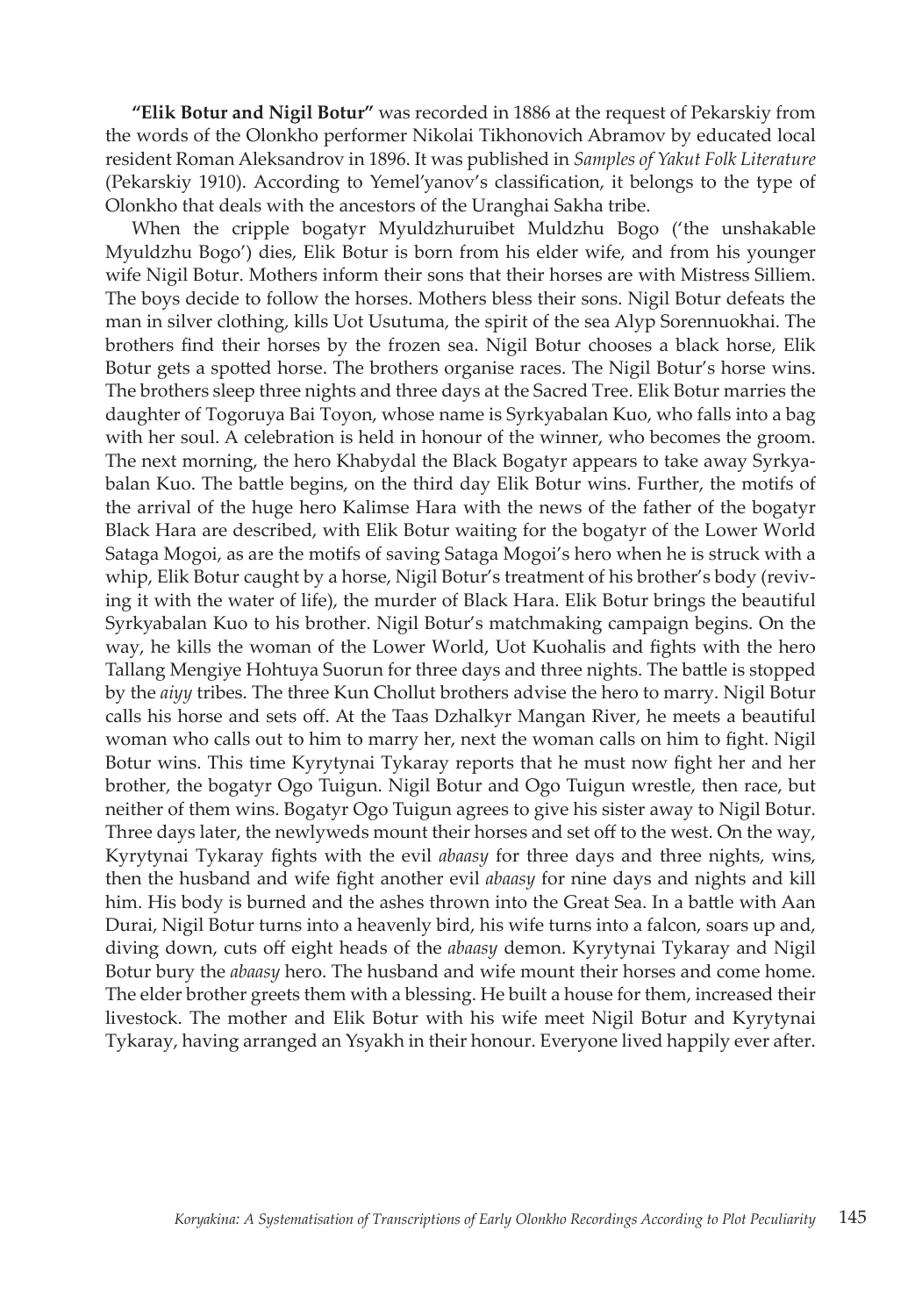#### *Recorded Fragments in the Original Language*

The beginning of the **"Descendants of Yuryung Aiyy Toyon"** is according to Maria Androsova-Ionova performed by herself. It is published in *Samples of Yakut Folk Literature* (Pekarskiy 1907a). According to the content, the text can be divided into two plot parts. In the first part, the tale tells of how the milky-white Yuryung Aiyy Toyon, who lived with his wife Azhynga Sier on the lower edge of the Eight-Layer Heaven, on the upper side of the Three-Layer Heaven, in a country with a never-setting sun, determined the place of residence for his nine sons and eight daughters. The children owned a large number of people, the ulus Kun Dzhelut, the relatives of whom were Aiyy Namysyn shaman women. The eldest son, Chyngys Khan, was appointed master of the destinies of 39 tribes of the Middle World and 27 tribes of the Lower World in the Three-Layer Heaven. The second son, Dzhosogoy Aiyy, settled on the border of the sky and was appointed deity of horses living in the Middle World. Kytai Baksyl settled on the border of the Middle and Lower Worlds, becoming a great blacksmith for the tribes of the three worlds and the ancestor spirit of all blacksmiths. Serken Sesen was ordered to become the all-seeing eye and all-hearing ear of the people of the Middle World. He settled in a hollow tree on the northern headland of the Nudulu Uot Sea. The father chose the Three-Layer Heaven as the place where the tribe of all tribes of the three worlds, Usun Zhurantay, was supposed to live. The spirit master of fire Aan Ukhkhan Ese Kuyon Kogechcher Khatan Tabieriye Byira Byrzha, the spirit mistress of the house of Zhierdile Bakhsyla, the spirit mistress of the barn Nyadzhi Zhangha, and the father all intended to be kind spirit keepers of the well-being of the people living in the Middle World. So all the children of Yuryung Aiyy Toyon become patrons of the *aiyy* tribes. The development of the plot tells about the life arrangement and military campaigns of one of the sons of Yuryung Aar Toyon Tuyone Mongol, about his married life with Kus Hangil, about the birth of their children (a son and a daughter). The plot goes on to include the abduction of their daughter by the *abaasy* bogatyr Suon Suorulun and the military campaign of the son of Tuyone Mongoto free his sister. The *aiyy* man killed four hungry wolves, four bears, poisoned the *abaasy* hero with dead water, and freed his sister. Having defeated all the enemies, the *aiyy* bogatyr and his sister came to their parents. A great feast is arranged by the parents. They began to live happily and cheerfully. The young man's matchmaking begins with a message to the young Siberian Crane Messenger about his betrothed wife, the youngest of eight sisters (daughters of Surdeh Suge Toyon and Kun Tuyaryma). Kun Tuyaryma settled in the Middle World on the border of the earth and the sky together with her older sister Uoruku-Suoruku – a creature intermediate between *aiyy* and *abaasy* – and with an iron puppy. A nontraditional sister motif is included in the plot: Uoruku-Suoruku fed them, hunting with animals and birds. Once Kun Tuyaryma went fishing, but came back only three months later empty handed. The embittered sister attacked her and began to drink her blood. In the absence of the *abaasy* from the sky, at the behest of Yurung Aiyy Toyon lowered the skin of the Siberian Crane and gave the life-giving divine moisture to Yurung Selyogoy. Tuyaryma turned into a bird. The messengers showed her the way to the country of Toyune Mongol. Arriving to ask for protection from a young man, the girl marries him. The family arranged a wedding celebration that lasted nine days and nine nights. On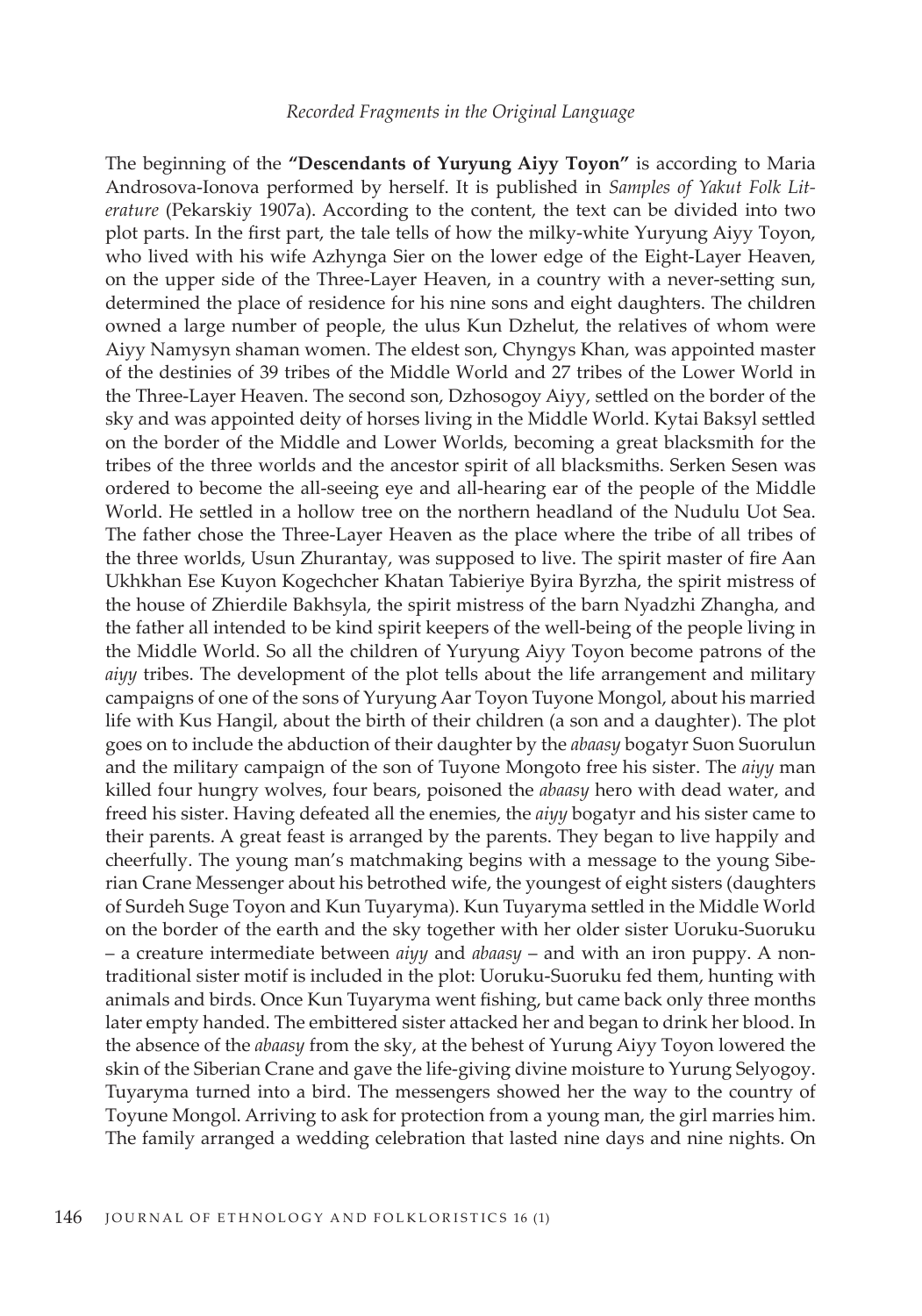the tenth day, the marriage bed was prepared for the newlyweds. In the early morning, a strong wind blew from the west, clouds appeared, similar to the skin of a bear, thunder rumbled, lightning flashed, snow fell and there was hail up to a man's knees. Hotoi Homporun Khara Zhagil came down from above and said… At this point, the text ends.

**"Bai Barylakh – Master Spirit of the Black Forest**" is a self-recording created by Maria Androsova-Ionova. The text is solid. Published in *Samples of Yakut Folk Literature* (Pekarskiy 1907b), it tells us about Yurung Aiyy Toyon who populated the Middle World with his descendants. He ordered his son Bai Barylakh to live under a large tree in a dense forest, to run four-legged there and breed birds and animals with precious fur. Bai Barylakh descended from the Upper World with the slave Kuralai Bergen, who had a horse named Kuragachchy, and the girl Dzhylyk Dzhylychan Khara. In the mountain gorge, where the four-legged animals were driven, after a storm with strong thunder at the request of the host spirits who descended from the heavens, a stone river was formed. The animals ran along the bank of this river, and the birds flew beside it. The host spirits were delighted that Yurung Aiyy Toyon endowed them with such wealth. Further on in the plot, Yurung Aiyy Toyon appointed the daughter of Khan Aiysyt as the goddess-creator of people's *sur* and *kut* ('soul'). Aiysyt was settled in the east in a country where there were eternal fires to make smoke against mosquitos and where there are three Mongol yurts. Behind the first blessed divine mountain covered with horsehair, Yurung Aiyy Toyon settled the son and daughter of Bosol Toyon so that they would protect all those who were good from evil forces. The second mountain, shimmering with golden light, like outstretched swan wings, was intended for Aiysyt. And another daughter, Mangan Manghalyn, was appointed the spirit mistress of the Middle World and settled in the sacred tree Aar Duuk Mas (Aar Kuduk Mas variant). The spirits of herbs and trees are assigned to accompany her in the form of nine colourful boys and eight brightly coloured girls. Yurung Aiyy Toyon settled his other children, Kun Moltoy and Yurung Molchoy, behind a stone pass separating the Upper World from the Middle World, where three tethering posts and a huge yurt house had already been placed. Living there, they had to give birth and raise many children, breed horses and cattle, warm up the frozen creatures and feed the hungry. The fragment describes the ancient epic motif of how the Upper Deity of the Yurung Aiyy Toyon created the Middle World and its settlement for the *aiyy* people and four-legged beasts and birds, and created the host spirits. Subsequently, these children of Yurung Aiyy Toyon became the ancestors of the Uranghai Sakha tribe. The value of this Olonkho is in this fragmentary recording of Olonkho performer Androsova-Ionova, who showed excellent knowledge of the foundational myths of the Yakut Olonkho, describing in great detail how the world was created in the mythological understanding of the people. There are many mythological images of Yurung Aiyy Toyon, his children Aiysyt, Bai Barylakh, and the sacred tree.

## *Recorded Fragments in the Russian Language*

**"The Almighty Olonholoon"** is one of the earliest records and the only fixed Olonkho from the Suntarsky ulus of pre-revolutionary times and is thus significant. A summary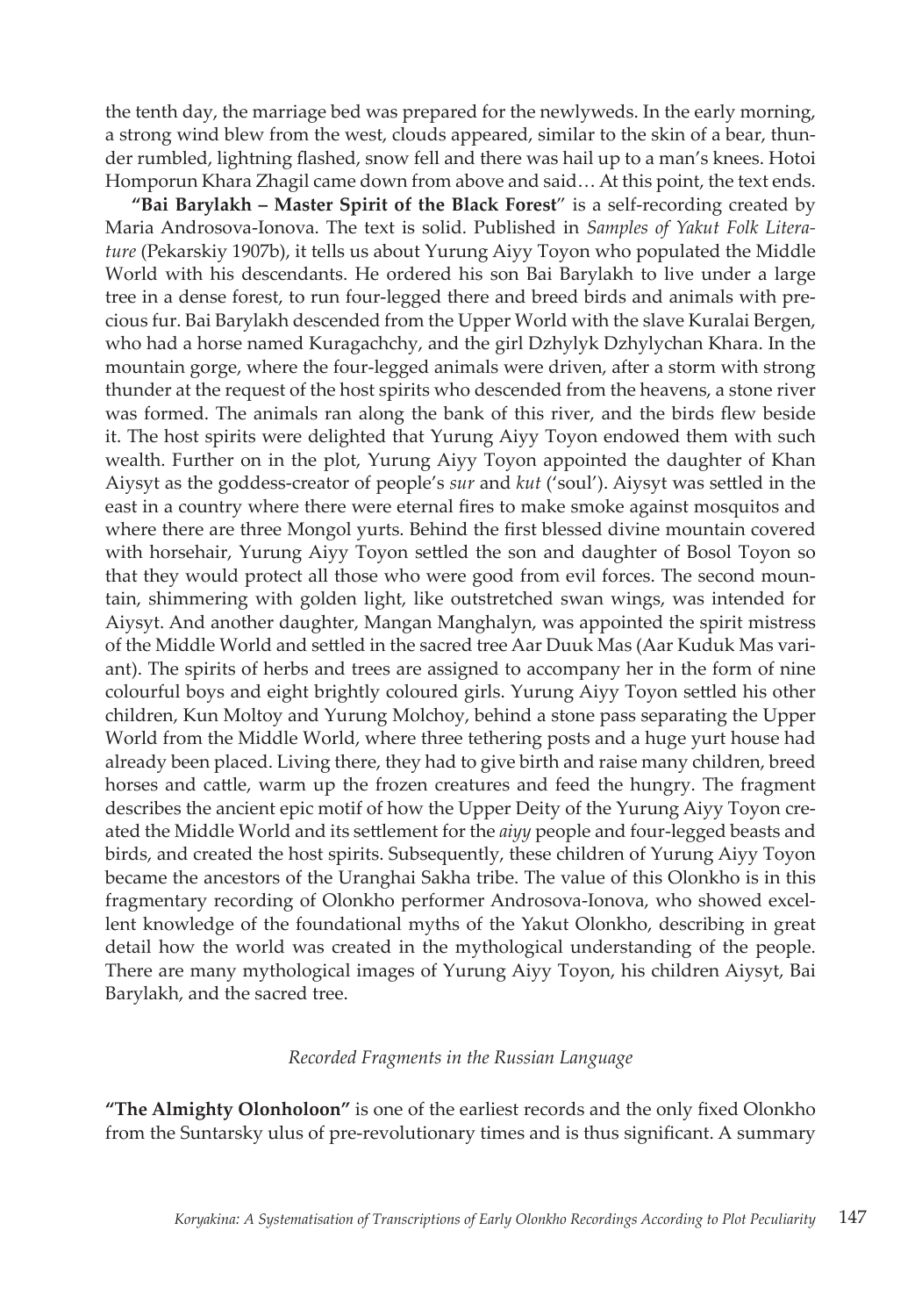of the text of this ancient Olonkho was given by Maack during the Viluy expedition of 1854–1855. He published it as a Yakut language translation in the third part of the book *Viluy District of the Yakut Region*, titled "Olonkho" (Maack 1887: 123–127). According to Maack, a Cossack translator helped him with the translation. The text extracted from this edition, titled "The Yakut Tale Told by a Yakut in the Village of Suntar", was published by Pekarskiy in 1911. The recording is valuable because it captures the special flavour of the Olonkho language. The plot tells of a hero with a miraculous origin who was born from elderly parents, an ancient and traditional motif.

#### *Bilingual Records (in the Original and in Russian)*

**"The Best Strongman"** was recorded by Khudyakov in the Verkhoyansk ulus in the late 1860s. The storyteller is unknown. It is published in Russian in *The Verkhoyansk Collection* (Khudyakov 1890) and in the Yakut language in the *The Samples of the Yakut Folk Literature* (Pekarskiy 1918).

According to the classification provided by Yemel'yanov, the Olonkho is from a group that deals with the ancestors of the tribe, and their sons. The Olonkho contains the ancient epic motif of the miraculous conception of the bogatyr's wife Bert Khara, who, after the death of her husband pulled up and ate grass from his grave, thus becoming pregnant. The woman gave birth to two sons. She named the elder Beriet Bergen and the younger Zhierbeng Bergen. When the grown-up sons left the house, the woman, having eaten the grass again, became pregnant once more and gave birth to a beautiful girl who grew by leaps and bounds. At the beginning of the plot, the evil *abaasy* Suodalba arrived to woo the beautiful daughter. Having received this news from their mother, the brothers urgently hurried to save their sister from the *abaasy*. In the battle, the brothers kill the evil Suodalba. The motif of the brothers matchmaking, and of saving the elder brother who fell into the jaws of the evil Suodalba, is present. Beriet Bergen marries the eldest daughter of Kuomus Bokunukian and Zhierbeng Bergen marries the youngest. Zhierbeng Bergen, with the help of the chanting produced by the Udagan daughters of the Pleiades constellation, the Moon and the Sun, revives his father using cunning. The deceived Udagan women fly away to their Upper World. Both brothers and their revived father lived happy lives. The motif of the miraculous conception is traditional to all the epic traditions of Yakut storytelling (Central, Viluy, and northern Viluy). There is also the motif of marriage of the *aiyy* character to the Udagan daughters of the Pleiades constellation, in order, with their help, to revive a relative (Khudyakov 1890: 34–50, 51–72).

### CONCLUSION

Taking into account the insufficiently studied early Olonkho transcriptions, I have made an attempt to systematise this form according to peculiarities of structural organisation. Recordings are divided into six groups: short records of the Olonkho in the original language published in Russian translation; full records of the Olonkho in Russian; full records of the Olonkho in the original language; recorded fragments in the original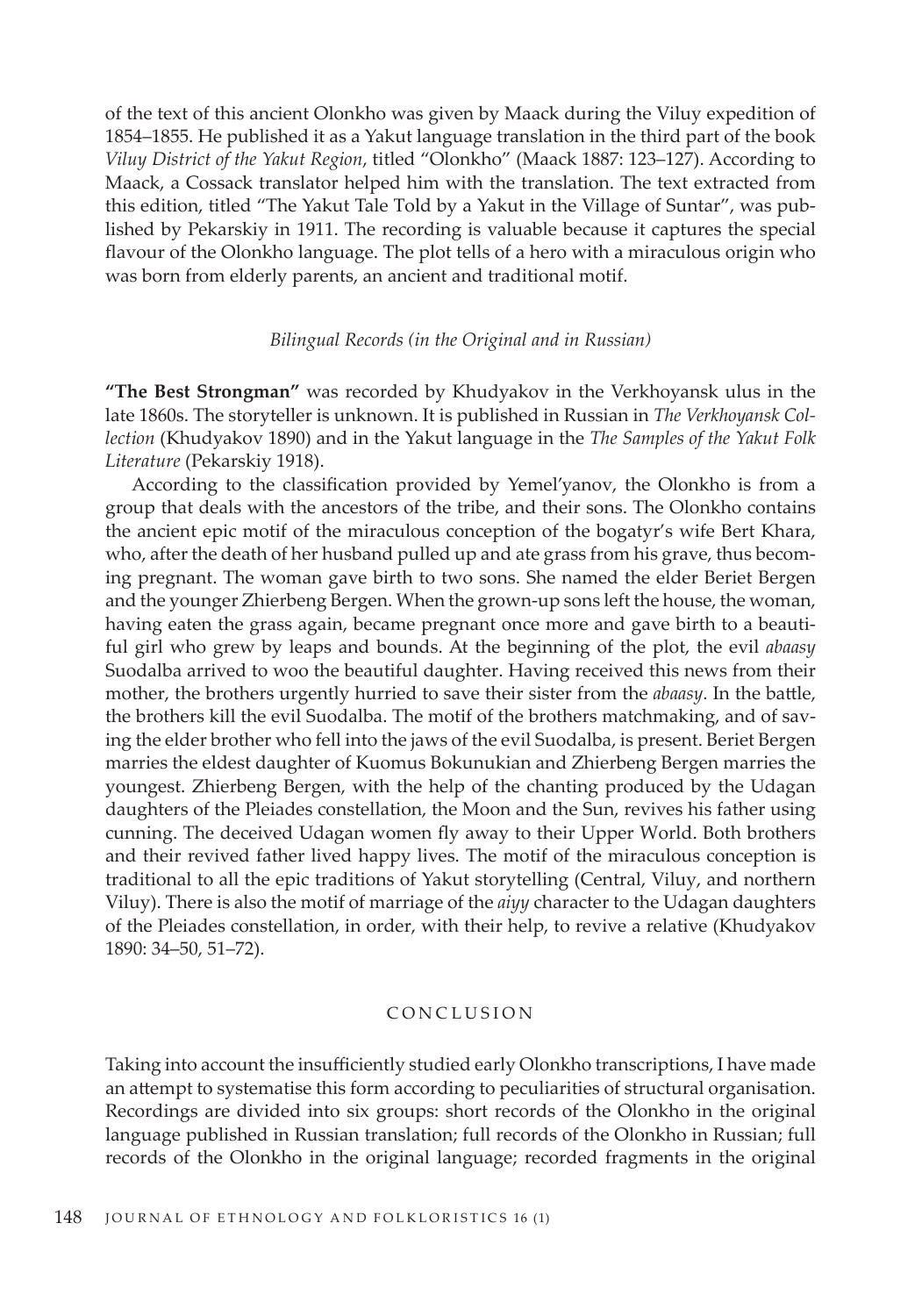language; recorded fragments in Russian; and bilingual records (in the original and in Russian).

The early Olonkho texts considered in the article are incomplete, the plots are presented in concise form. They are small in volume, for example, the Olonkho "The Yakut Tale Told by the Yakut of the Sredneviluysky Ulus on the Kurga River" is printed on four pages (Maack 1887: 123–127). The closeness of the recorded text to the original is difficult to establish today, the type of presentation depends on who, in what circumstances, for what purpose, and with whose help the recording was made. Some have been recorded by interested Russian researchers who were not fluent in the Yakut language. Some were recorded in translation into Russian with the help of guides who did not know the Yakut language well. Some of them are the self-recordings of semi-literate Olonkho performers in the original language.

However, despite the brief rendition of the plot, the themes, plot and compositional structures, and the content of the heroic Olonkhos, are preserved in them. A special poetic style and fantastic poetics of the Yakut Olonkho can be traced. The figurative composition is not disturbed. All the texts describe the protection by the *aiyy* heroes of their fellow tribesmen from the attacks of the *abaasy* demons, and their heroic matchmaking.

The plots consist of stable ancient epic motifs (the creation of the Middle World, the appearance of a messenger, a military campaign by the *aiyy* hero to rescue an *aiyy* women abducted by *abaasy* demons, the battles of the *aiyy* and *abaasy* heroes with their miraculous transformations, the revival of the hero, the victory of the *aiyy* hero, the marriage of the *aiyy* hero). Apparently, storytellers brought plots and motifs from previous *olonkhosut*s into the Olonkho repertoire.

In a survey analysis of the figurative system, the different origins of the heroes were revealed: from the miraculous conception of the wife of the hero Bert Hara, their hero sons are born. The lonely hero Er Sogotokh does not know where he comes from or what his origin is. The hero of the Olonkho of the Suntarsky ulus of the pre-revolutionary time was born from elderly parents. All these motifs are often found in the tradition of the Yakut Olonkho. Images of shaman women are not uncommon. Mythological images also appear infrequently.

By virtue of the brief description of the plot, most Olonkho do not contain, or only mention, the motif of the appointment bogatyr as the protector of the *aiyy* tribes, the motif of the bogatyr's naming, the motif of the appointment and the riding of a horse.

There are signs of local epic traditions. In the Olonkho "Bert Khara", recorded in Verkhoyansk, there is the motif of the marriage of the *aiyy* hero to the Udagan daughters of the Pleiades constellation in order to gain their help and revive a relative. This motif is also found in northern Olonkho (see, for example, Tomskaya-Chayka 2011).

In the Olekminsky Olonkho titled "Bogatyr Sordokhai" many motifs from Russian folk tales are outlined, which, undoubtedly, is the influence of the oral poetry of the Russian people, who have lived peacefully in the vicinity for many years.

In the article, in order to identify the continuity of Yakut storytelling traditions, to assess the significance of records from the requirements of today's science, the structural organisations of these traditions are studied, including a survey analysis of themes, plots, stable motifs, figurative systems, local features of Olonkho.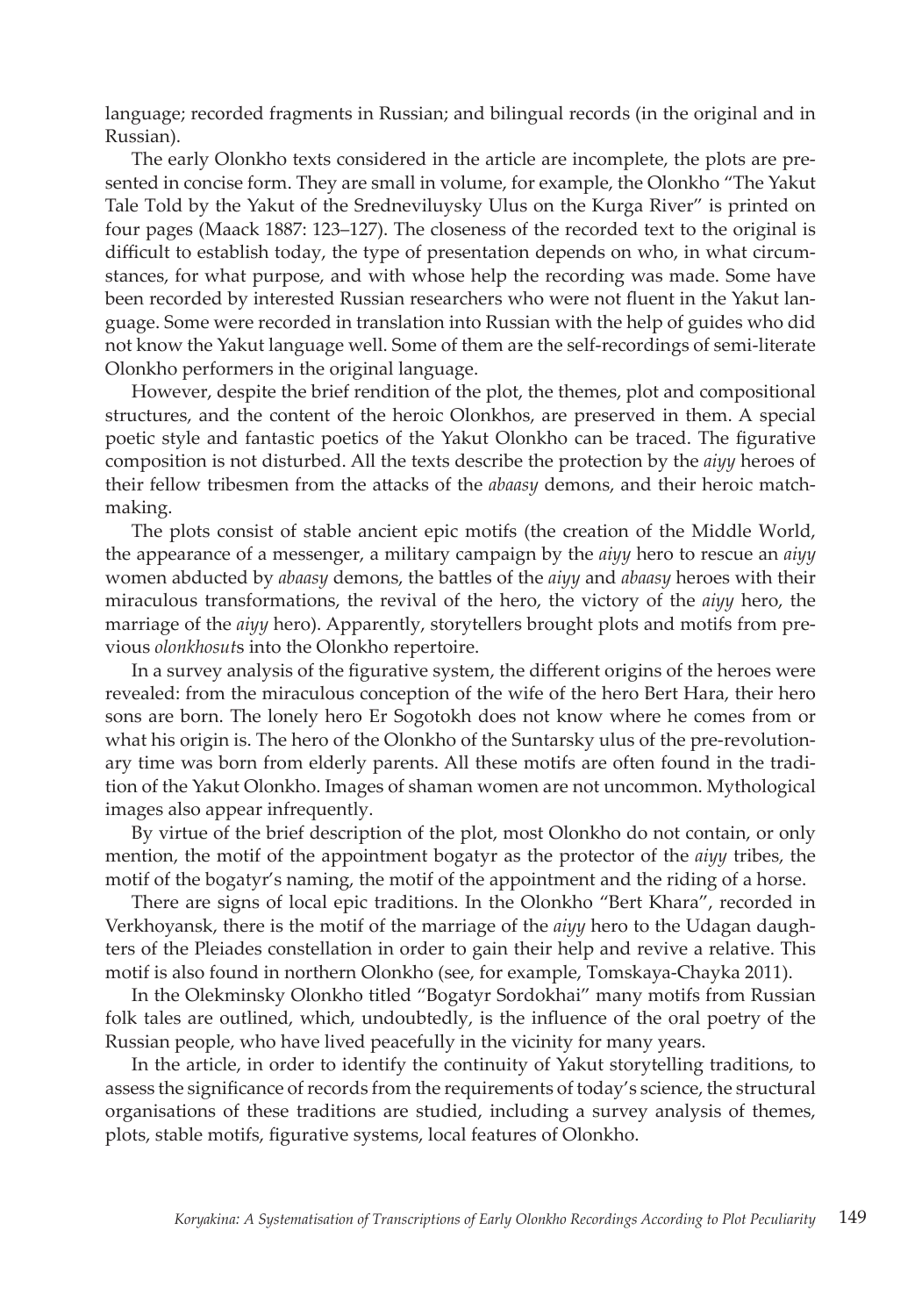The result of the study supports the following. Firstly, in the early Olonkho texts, despite being incompleteness and concise, the ancient epic traditions of the language, the storyline, canonical motives, and the figurative system of the traditional Olonkho are steadily preserved. Secondly, the stability and variability of ancient plots and motifs, the degree of continuity and other specific features of early Olonkho texts are determined. Thirdly, the scientific value of Olonkho is established, which consists in preserving authentic features, and continuing Yakut storytelling from the period of the 18th century to beginning of the 20th century. Transcriptions of early Olonkho occupy their own niche in Yakut storytelling, and will continue to attract the attention of modern science.

#### NOTES

**1** A small vessel made of smoked mare's skin and intended for the preparation of *kumis* drink.

#### REFERENCES

- von Böhtlingk, Otto = Bёtling, Otto Nikolayevich. 1851. *O yazyke yakutov – Uchenyye zapiski Impera*torskoy Akademii nauk po pervomu i tret'yemu otdeleniyam 1 (4). Sankt-Peterburg. [Бётлинг, Отто Николаевич. 1851. *О языке якутов – Ученые записки Императорской Академии наук по первому и третьему отделениям* 1, выпуск 4. Санкт-Петербург.]
- Ergis, Georgiy Ustinovich. 1974. *Ocherki po yakutskomu fol'kloru.* Moskva: Nauka. [Эргис, Георгий Устинович. 1974. *Очерки по якутскому фольклору*. Москва: Наука.]
- Khudyakov, Ivan Aleksandrovich. 1890. *Verkhoyanskiy sbornik: yakutskiye skazki, pesni, zagadki i poslovitsy, a takzhe russkiye skazki i pesni, zapisannyye v Verkhoyanskom okruge I. A. Khudyakovym*. Irkutsk: izdany na sredstva I. M. Sibiryakova. [Худяков, Иван Александрович. 1890. *Верхоянский сборник: якутские сказки, песни, загадки и пословицы, а также русские сказки и песни, записанные в Верхоянском округе И. А. Худяковым*. Иркутск: изданы на средства И. М. Сибирякова.]
- Khudyakov, Ivan Aleksandrovich. 2016. *Haan Dyargystai: olonkho*. Yakutsk: Izdatel'stvo NEFU House.
- Maack, Richard Otto = Maak, Richard Karlovich. 1883–1887. *Vilyuyskiy okrug Yakutskoy oblasti* I–III. Sankt-Peterburg: Tipografiya i khromolitografiya A. Transhelya. [Маак, Ричард Карлович. 1883–1887. *Вилюйский округ Якутской области* I–III. Санкт-Петербург: Типография и хромолитография А. Траншеля.]
- von Middendorff, Alexander Theodor = Middendorf, Aleksandr Fedorovich. 1876. *Puteshestviye na sever i vostok Sibiri* II (7). Serie VI: *Korennye zhiteli*. Sankt-Peterburg: Tipografiya Akademii nauk, 808–819. [Миддендорф, Александр Федорович. 1876. *Путешествие на север и восток Сибири* II, выпуск 7. Oтдел VI: *Коренные жители*. Санкт-Петербург: Типография Академии наук, 808–819.]
- Ovchinnikov, Mikhail Pavlovich. 1897. Skazka o yakutskom bogatyre. *Etnograficheskoye obozreniye* XXXIV (3): 155–176. [Овчинников, Михаил Павлович. 1897. Сказка о якутском богатыре. – *Этнографическое обозрение* XXXIV (3): 155–176.]
- Ovchinnikov, Mikhail Pavlovich. 1904. Sordokhay-bogatyr'. *Izvestiya Vostochno-Sibirskogo Otdela Imperatorskogo Russkogo Geograficheskogo Obshchestva* ХХХV (3): 1–8. [Овчинников, Михаил Павлович. 1904. Сордохай-богатырь. – *Известия Восточно-Сибирского Отдела Императорского Русского Географического Общества* ХХХV (3): 1–8.]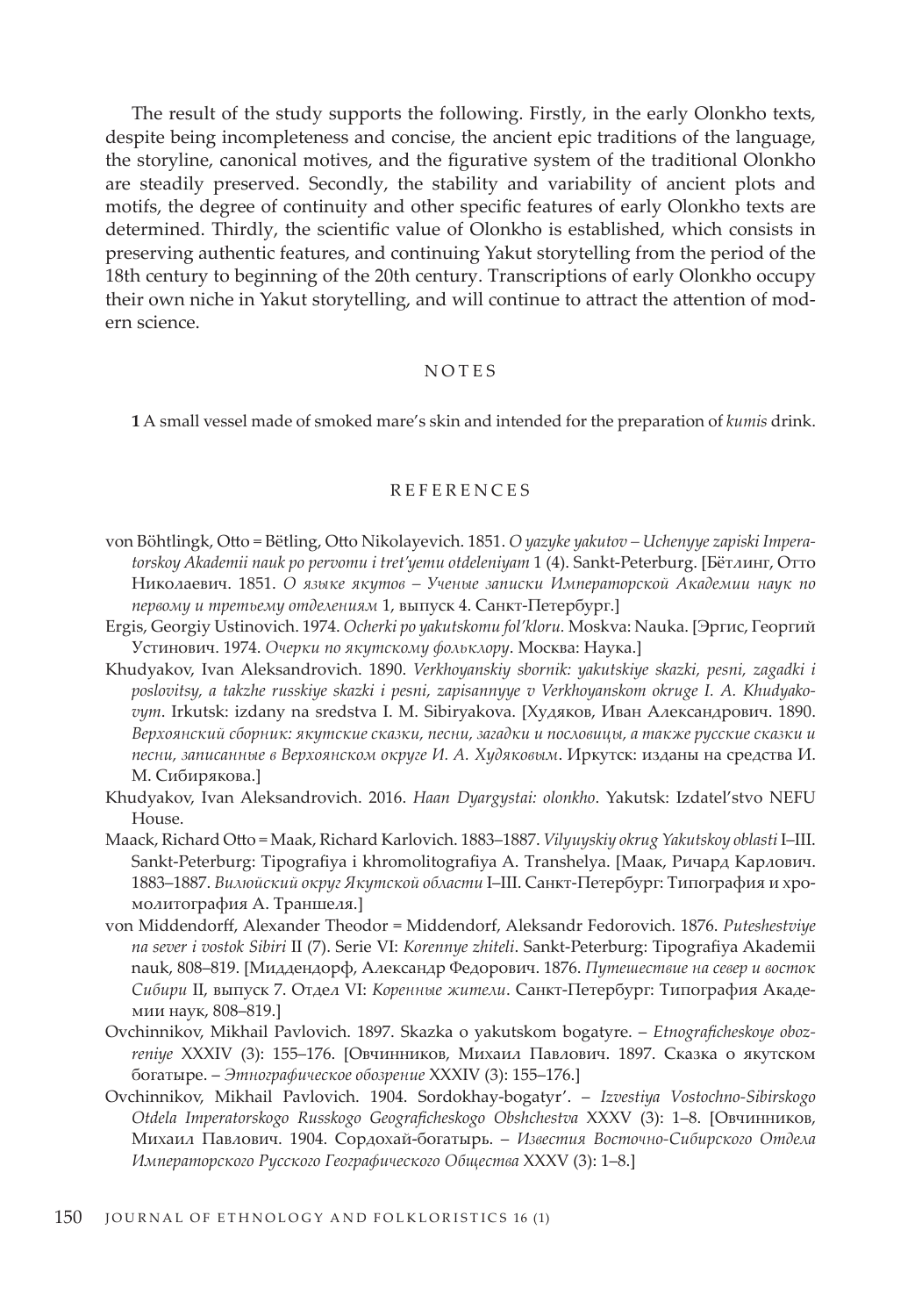- Pekarskiy, Eduard Karlovich, ed. 1907a. Potomki Yuryung Aiyy Toyona. *Obraztsy narodnoy literatury yakutov* 1 (5), edited by Eduard Karlovich Pekarsky. Sankt-Peterburg: Tipografiya Imperatorskoy Akademii nauk, 401–423. [Пекарский, Эдуард Карлович. 1907a. Потомки Юрюнг Айыы Тойона. – *Образцы народной литературы якутов* 1 (5), ред. Эдуард Карлович Пекарский. Санкт-Петербург: Типография Императорской Академии наук, 401– 423.]
- Pekarskiy, Eduard Karlovich, ed. 1907b. Baay Baryylaakh. *Obraztsy narodnoy literatury yakutov* 1 (5), edited by Eduard Karlovich Pekarskiy. Sankt-Peterburg: Tipografiya Imperatorskoy Akademii nauk, 423–426. [Пекарский, Эдуард Карлович. 1907b. Баай Барыылаах. – *Образцы народной литературы якутов* 1 (5), ред. Эдуард Карлович Пекарский. Санкт-Петербург: Типография Императорской Академии наук, 423–426.]
- Pekarskiy, Eduard Karlovich, ed. 1908a. Elbet Bergen. *Obraztsy narodnoy literatury yakutov* 2, edited by Eduard Karlovich Pekarsky. Sankt-Peterburg: Tipografiya Imperatorskoy Akademii nauk, 36–66. [Пекарский, Эдуард Карлович. 1908a. Ёлбёт Бэргэн. – *Образцы народной литературы якутов* 2, ред. Эдуард Карлович Пекарский. Санкт-Петербург: Типография Императорской Академии наук, 36–66.]
- Pekarskiy, Eduard Karlovich, ed. 1908b. Udagattar Uolumar, Aygyr ikki. *Obraztsy narodnoy literatury yakutov* 2, edited by Eduard Karlovich Pekarsky. Sankt-Peterburg: Tipografiya Imperatorskoy Akademii nauk, 67–113. [Пекарский, Эдуард Карлович . 1908b. Удагаттар Уолумар, Айгыр икки. – *Образцы народной литературы якутов* 2, ред. Эдуард Карлович Пекарский. Санкт-Петербург: Типография Императорской Академии наук, 67–113.]
- Pekarskiy, Eduard Karlovich, ed. 1909. Kyul-kyul Bege ogoner Silirikeen emeekhsin ikki. *Obraztsy narodnoy literatury yakutov* 3. Sankt-Peterburg: Tipografiya Imperatorskoy Akademii nauk, 2–90. [Пекарский, Эдуард Карлович, ред. 1909. Кюл-кюл Бёгё огонёр Силирикээн эмээхсин икки. – *Образцы народной литературы якутов* 3. Санкт-Петербург: Типография Императорской Академии наук, 2–90.]
- Pekarskiy, Eduard Karlovich, ed. 1910. Elik Bootur ikki Nigyl Bootur ikki. *Obraztsy narodnoy literatury yakutov* 1 (4), edited by Eduard Karlovich Pekarsky. Sankt- Peterburg: Tipografiya Imperatorskoy Akademii nauk, 311–396. [Пекарский, Эдуард Калович. 1910. Элик Боотур икки Нигыл Боотур икки. – *Образцы народной литературы якутов* 1 (4), ред. Эдуард Карлович Пекарский. Санкт-Петербург: Типография Императорской Академии наук, 311–396.]
- Pekarskiy, Eduard Karlovich, ed. 1911. Olonkholoon oburgu. *Obraztsy narodnoy literatury yakutov* 2 (1). Sankt-Peterburg: Tipografiya Imperatorskoy Akademii nauk, 401–475. [Пекарский, Эдуард Карлович. 1918. Олонхолоон обургу. – *Образцы народной литературы якутов* 2 (1). Санкт-Петербург: Типография Императорской Академии наук, 401–475.]
- Pekarskiy, Eduard Karlovich, ed. 1918. Bert Khara. *Obraztsy narodnoy literatury yakutov* 2 (1). Sankt-Peterburg: Tipografiya Imperatorskoy Akademii nauk, 34–72. [Пекарский, Эдуард Карлович. 1918. Бэрт Хара. – *Образцы народной литературы якутов* 2 (1). Санкт-Петербург: Типография Императорской Академии наук, 34–72.]
- Pekarskiy, Eduard Karlovich, ed. 1929. *The Samples of Yakut Folk Literature. Dictionary of the Yakut Language* 7. Petersburg, Petrograd, Leningrad.
- Pekarskiy, Eduard Karlovich, ed. 1959. *Slovar' yakutskogo yazyka* 1. 2nd edn. Moskva. [Пекарский, Эдуард Карлович. 1959. *Словарь якутского языка* 1. 2-е изд. Москва.]
- Pekarskiy, Eduard Karlovich. 2013. *Olonkho D'yuleyskogo naslega*. Yakutsk: Sibirskoye otdeleniye Rossiyskoy Akademii nauk, Institut gumanitarnykh issledovaniy i problem malochislennykh narodov Severa. [Пекарский, Эдуард Карлович. 2013. *Олонхо Дьюлейского наслега*. Якутск: Сибирское отделение Российской Академии наук, Институт гуманитарных исследований и проблем малочисленных народов Севера.